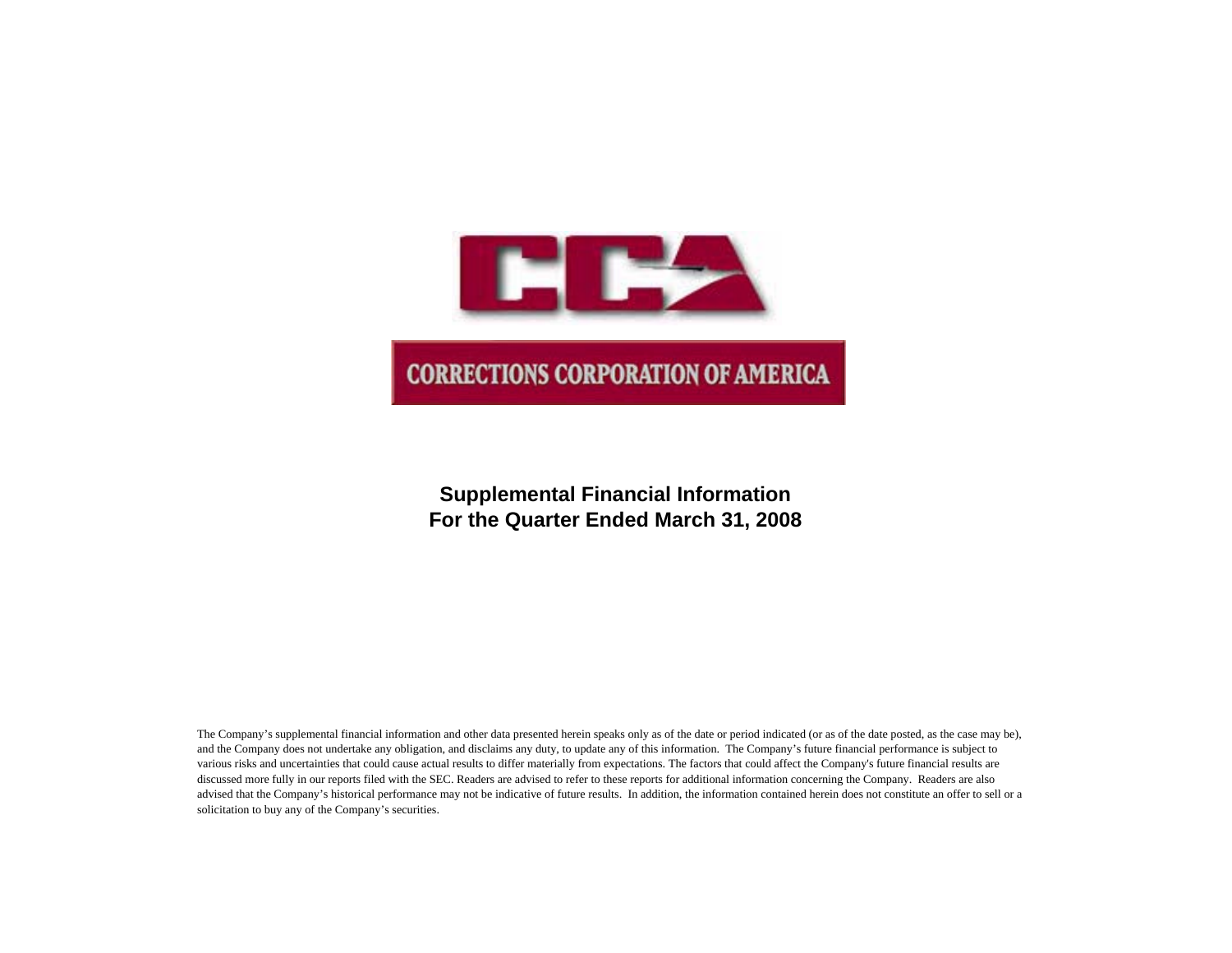# **CORRECTIONS CORPORATION OF AMERICA**

## **Supplemental Financial Information For the Quarter Ended March 31, 2008**

## **TABLE OF CONTENTS**

| Consolidated Balance Sheets <b>Consolidated Balance Sheets</b> 1                        |  |
|-----------------------------------------------------------------------------------------|--|
| Consolidated Statements of Operations <b>CONSUMER 2</b>                                 |  |
| Reconciliation of Basic to Diluted Earnings Per Share <b>Constanting Server Share</b> 3 |  |
| Calculation of Adjusted Diluted Earnings Per Share <b>Calculation</b> 4                 |  |
|                                                                                         |  |
| Analysis of Outstanding Debt 3                                                          |  |
|                                                                                         |  |
| Facility Portfolio 2008 10                                                              |  |
| Diversification of Revenue 16                                                           |  |
| Research Coverage / Credit Ratings <b>Communication of the Coverage 17</b>              |  |

John D. Ferguson, President and CEO Todd J Mullenger, Chief Financial Officer 10 Burton Hills Boulevard Nashville, TN 37215 Tel.: (615) 263-3000 Fax: (615) 263-3010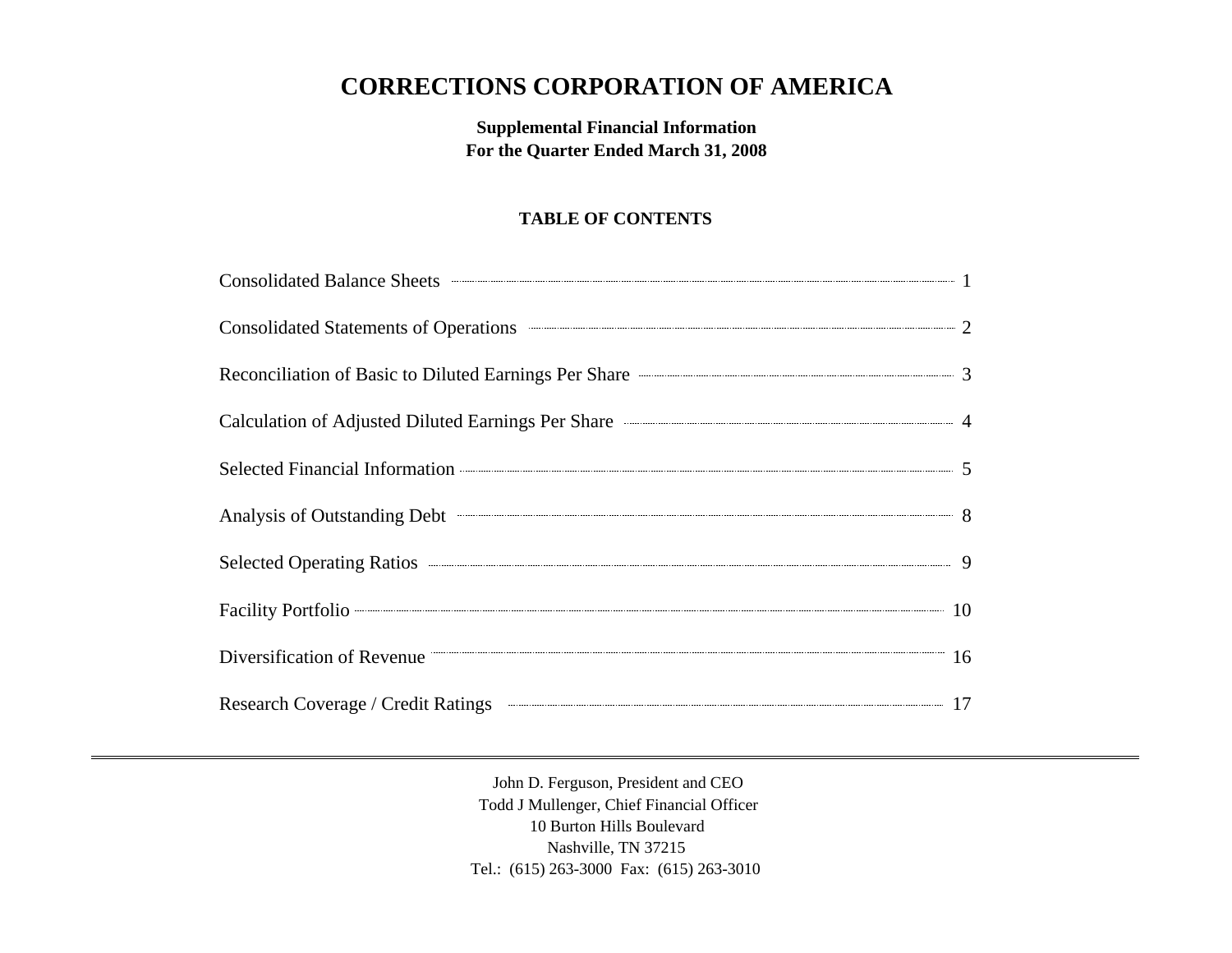## **CONSOLIDATED BALANCE SHEETS**

| <b>ASSETS</b>                               | March 31,<br>2008 |                | December 31,<br>2007 |           | September 30,<br>2007 |            | <b>June 30,</b><br>2007 |           | March 31,<br>2007 |            |
|---------------------------------------------|-------------------|----------------|----------------------|-----------|-----------------------|------------|-------------------------|-----------|-------------------|------------|
| Cash and cash equivalents                   | $\mathbb{S}$      | 50,470         | $\mathbb{S}$         | 57,968    | $\mathbb{S}$          | 89,443     | $\mathbb{S}$            | 81,070    | $\mathbb{S}$      | 58,767     |
| Investments                                 |                   | $\overline{a}$ |                      |           |                       | 76,035     |                         | 84,766    |                   | 83,922     |
| Accounts receivable, net of allowance       |                   | 231,547        |                      | 241,722   |                       | 216,397    |                         | 213,152   |                   | 224,794    |
| Deferred tax assets                         |                   | 14,916         |                      | 12,250    |                       | 11,573     |                         | 8,970     |                   | 12,288     |
| Prepaid expenses and other current assets   |                   | 13,584         |                      | 21,142    |                       | 17,538     |                         | 30,769    |                   | 12,808     |
| Assets held for sale                        |                   | 7,578          |                      | 7,581     |                       |            |                         |           |                   |            |
| Total current assets                        |                   | 318,095        |                      | 340,663   |                       | 410,986    |                         | 418,727   |                   | 392,579    |
| Property and equipment, net                 |                   | 2,231,354      |                      | 2,086,980 |                       | 1,974,629  |                         | 1,883,329 |                   | 1,830,776  |
| Restricted cash                             |                   | 6,580          |                      | 6,511     |                       | 6,430      |                         | 6,346     |                   | 11,973     |
| Investment in direct financing lease        |                   | 14,243         |                      | 14,503    |                       | 14,755     |                         | 15,000    |                   | 15,237     |
| Goodwill                                    |                   | 13,672         |                      | 13,672    |                       | 15,246     |                         | 15,246    |                   | 15,246     |
| Other assets                                |                   | 22,781         |                      | 23,411    |                       | 22,567     |                         | 23,201    |                   | 23,146     |
| Total assets                                |                   | 2,606,725      | -S                   | 2,485,740 | -S                    | 2,444,613  | -S                      | 2,361,849 | <sup>\$</sup>     | 2,288,957  |
| <b>LIABILITIES AND STOCKHOLDERS' EQUITY</b> |                   |                |                      |           |                       |            |                         |           |                   |            |
| Accounts payable and accrued expenses       | \$                | 207,471        | \$                   | 213,477   | \$                    | 216,344    | \$                      | 176,809   | \$                | 148,406    |
| Income taxes payable                        |                   | 11,450         |                      | 964       |                       | 3,500      |                         | 630       |                   | 5,976      |
| Current portion of long-term debt           |                   | 290            |                      | 290       |                       | 290        |                         | 290       |                   | 290        |
| Total current liabilities                   |                   | 219,211        |                      | 214,731   |                       | 220,134    |                         | 177,729   |                   | 154,672    |
| Long-term debt, net of current portion      |                   | 1,045,605      |                      | 975,677   |                       | 975,750    |                         | 975,823   |                   | 975,895    |
| Deferred tax liabilities                    |                   | 39,338         |                      | 34,271    |                       | 29,466     |                         | 29,131    |                   | 29,451     |
| Other liabilities                           |                   | 39,392         |                      | 39,086    |                       | 40,596     |                         | 41,422    |                   | 41,535     |
| <b>Total liabilities</b>                    |                   | 1,343,546      |                      | 1,263,765 |                       | 1,265,946  |                         | 1,224,105 |                   | 1,201,553  |
| Commitments and contingencies               |                   |                |                      |           |                       |            |                         |           |                   |            |
| Common stock - \$0.01 par value             |                   | 1,250          |                      | 1,245     |                       | 1,241      |                         | 1,237     |                   | 1,228      |
| Additional paid-in capital                  |                   | 1,574,937      |                      | 1,568,736 |                       | 1,560,378  |                         | 1,552,714 |                   | 1,534,985  |
| Retained deficit                            |                   | (313,008)      |                      | (348,006) |                       | (382, 952) |                         | (416,207) |                   | (448, 809) |
| Total stockholders' equity                  |                   | 1,263,179      |                      | 1,221,975 |                       | 1,178,667  |                         | 1,137,744 |                   | 1,087,404  |
| Total liabilities and stockholders' equity  | \$                | 2,606,725      | \$                   | 2,485,740 | \$                    | 2,444,613  | \$                      | 2,361,849 | \$                | 2,288,957  |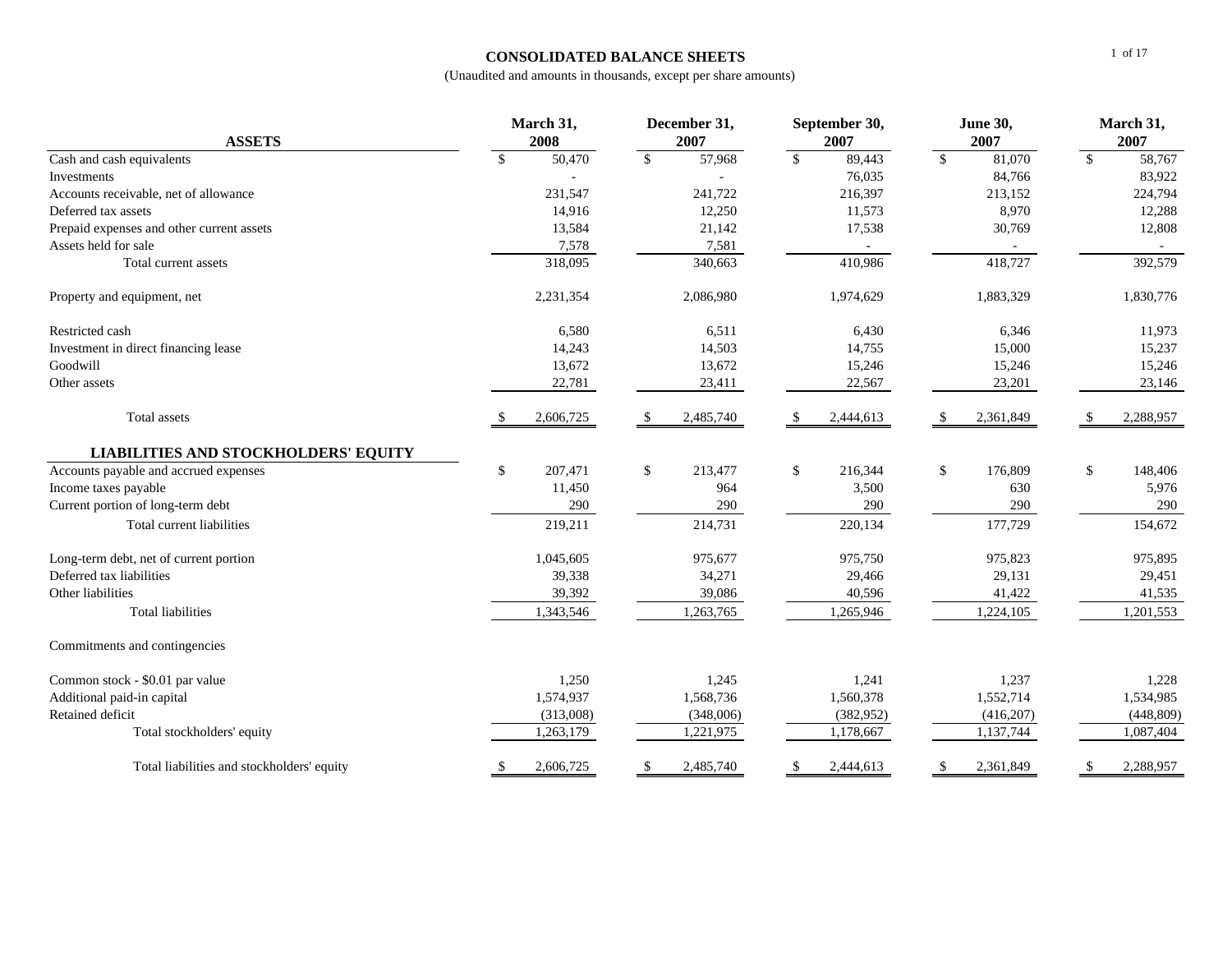#### **CONSOLIDATED STATEMENTS OF OPERATIONS**

|                                                       | For the Three Months Ended<br>March 31, |    |           |    | For the Twelve<br><b>Months Ended</b> |
|-------------------------------------------------------|-----------------------------------------|----|-----------|----|---------------------------------------|
|                                                       | 2008                                    |    | 2007      |    | December 31,<br>2007                  |
| <b>REVENUE:</b>                                       |                                         |    |           |    |                                       |
| Management:                                           |                                         |    |           |    |                                       |
| Federal                                               | \$<br>152,009                           | \$ | 142,217   | \$ | 594,430                               |
| <b>State</b>                                          | 196,394                                 |    | 168,706   |    | 719,577                               |
| Local                                                 | 21,194                                  |    | 20,907    |    | 88,159                                |
| Other                                                 | 15,231                                  |    | 14,296    |    | 58,189                                |
| Total management revenue                              | 384,828                                 |    | 346,126   |    | 1,460,355                             |
| Transportation                                        | 2,692                                   |    | 3,517     |    | 14,197                                |
| Rental                                                | 793                                     |    | 698       |    | 3,016                                 |
| Other                                                 | 47                                      |    | 195       |    | 1,269                                 |
|                                                       | 388,360                                 |    | 350,536   |    | 1,478,837                             |
| <b>EXPENSES:</b>                                      |                                         |    |           |    |                                       |
| Operating:                                            |                                         |    |           |    |                                       |
| Facility fixed                                        | 204,191                                 |    | 182,959   |    | 768,336                               |
| Facility variable                                     | 67,886                                  |    | 60,791    |    | 267,318                               |
| Transportation                                        | 4,591                                   |    | 4,880     |    | 21,693                                |
| Other                                                 | 626                                     |    | 500       |    | 703                                   |
| Total operating expenses                              | 277,294                                 |    | 249,130   |    | 1,058,050                             |
| General and administrative                            | 19,553                                  |    | 17,318    |    | 74,399                                |
| Depreciation and amortization                         | 21,412                                  |    | 18,225    |    | 78,514                                |
| Goodwill impairment                                   | $\omega$                                |    | ä,        |    | 1,574                                 |
|                                                       | 318,259                                 |    | 284,673   |    | 1,212,537                             |
|                                                       |                                         |    |           |    |                                       |
| <b>OPERATING INCOME</b>                               | 70,101                                  |    | 65,863    |    | 266,300                               |
|                                                       |                                         |    |           |    |                                       |
| <b>OTHER (INCOME) EXPENSE:</b>                        |                                         |    |           |    |                                       |
| Interest expense, net                                 | 13,650                                  |    | 13,934    |    | 53,776                                |
| Other (income) expenses                               | 93                                      |    | (11)      |    | (303)                                 |
|                                                       | 13,743                                  |    | 13,923    |    | 53,473                                |
|                                                       |                                         |    |           |    |                                       |
| INCOME FROM CONTINUING OPERATIONS BEFORE INCOME TAXES | 56,358                                  |    | 51,940    |    | 212,827                               |
|                                                       |                                         |    |           |    |                                       |
| Income tax expense                                    | (21,601)                                |    | (19, 578) |    | (80, 312)                             |
| INCOME FROM CONTINUING OPERATIONS                     | 34,757                                  |    | 32,362    |    | 132,515                               |
| Income from discontinued operations, net of taxes     | 241                                     |    | 208       |    | 858                                   |
|                                                       |                                         |    |           |    |                                       |
| <b>NET INCOME</b>                                     | 34,998                                  |    | 32,570    |    | 133,373                               |
| <b>BASIC EARNINGS PER SHARE</b>                       | 0.28                                    |    | 0.27      |    | 1.09                                  |
|                                                       |                                         |    |           |    |                                       |
| <b>DILUTED EARNINGS PER SHARE</b>                     | \$<br>0.28                              | \$ | 0.26      | \$ | 1.06                                  |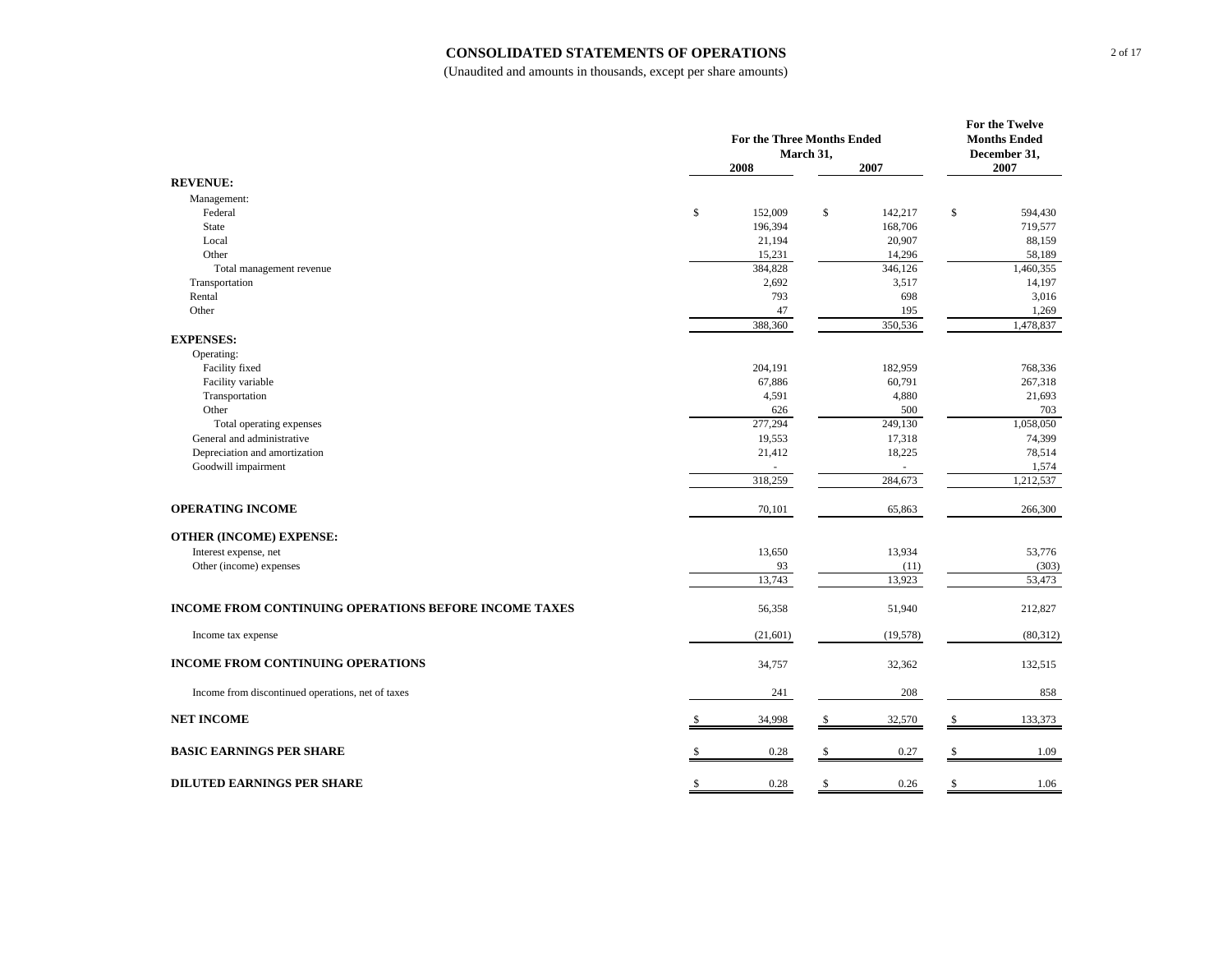### **RECONCILIATION OF BASIC TO DILUTED EARNINGS PER SHARE**

|                                                         | For the Three Months Ended March 31,<br>2008 | <b>For the Twelve</b><br><b>Months Ended</b><br>2007 |              |               |         |
|---------------------------------------------------------|----------------------------------------------|------------------------------------------------------|--------------|---------------|---------|
| Basic:                                                  |                                              |                                                      |              |               |         |
| Income from continuing operations                       | \$                                           | 34,757                                               | \$<br>32,362 | \$            | 132,515 |
| Income from discontinued operations, net of taxes       |                                              | 241                                                  | 208          |               | 858     |
| Net income                                              |                                              | 34,998                                               | \$<br>32,570 | \$            | 133,373 |
| Diluted:                                                |                                              |                                                      |              |               |         |
| Income from continuing operations                       | \$                                           | 34,757                                               | \$<br>32,362 | \$            | 132,515 |
| Income from discontinued operations, net of taxes       |                                              | 241                                                  | 208          |               | 858     |
| Diluted net income                                      |                                              | 34,998                                               | \$<br>32,570 | <sup>\$</sup> | 133,373 |
| Basic:                                                  |                                              |                                                      |              |               |         |
| Weighted average common shares outstanding              |                                              | 124,727                                              | 122,462      |               | 123,447 |
| Unvested restricted common stock                        |                                              | (703)                                                | (886)        |               | (894)   |
| Weighted average common shares outstanding-basic        |                                              | 124,024                                              | 121,576      |               | 122,553 |
| Diluted:                                                |                                              |                                                      |              |               |         |
| Weighted average common shares outstanding-basic        |                                              | 124,024                                              | 121,576      |               | 122,553 |
| Effect of dilutive securities:                          |                                              |                                                      |              |               |         |
| Stock options and warrants                              |                                              | 1,857                                                | 2,774        |               | 2,480   |
| Restricted stock-based compensation                     |                                              | 219                                                  | 316          |               | 348     |
| Weighted average shares and assumed conversions-diluted |                                              | 126,100                                              | 124,666      |               | 125,381 |
| Basic earnings per share:                               |                                              |                                                      |              |               |         |
| Income from continuing operations                       | $\mathbb{S}$                                 | 0.28                                                 | \$<br>0.27   | \$            | 1.08    |
| Income from discontinued operations, net of taxes       |                                              |                                                      |              |               | 0.01    |
| Net income                                              |                                              | 0.28                                                 | \$<br>0.27   |               | 1.09    |
| Diluted earnings per share:                             |                                              |                                                      |              |               |         |
| Income from continuing operations                       | \$                                           | 0.28                                                 | \$<br>0.26   | \$            | 1.05    |
| Income from discontinued operations, net of taxes       |                                              |                                                      |              |               | 0.01    |
| Diluted net income                                      | \$                                           | 0.28                                                 | \$<br>0.26   | \$            | 1.06    |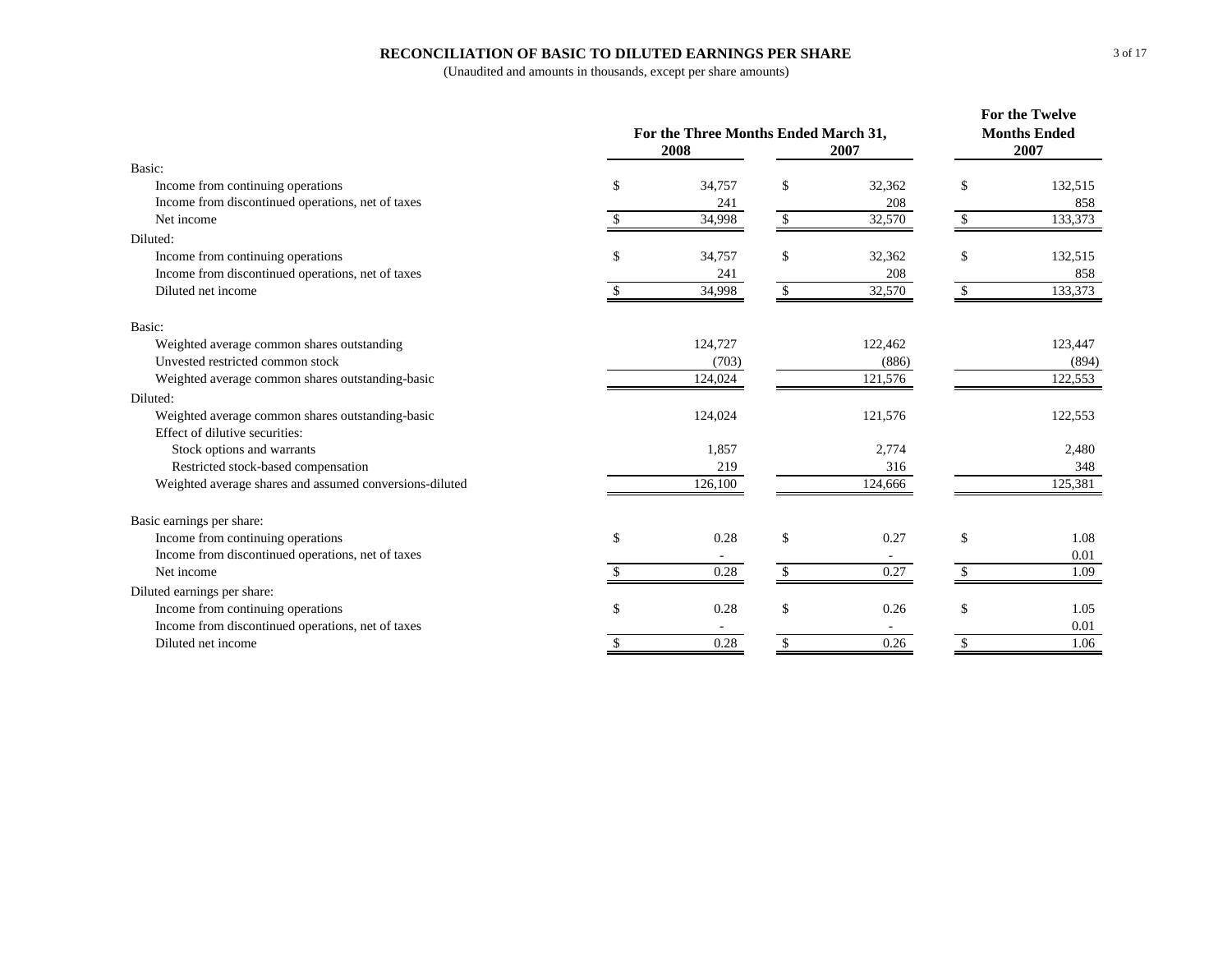## **CALCULATION OF ADJUSTED DILUTED EARNINGS PER SHARE**

|                                                                                      | For the Three Months Ended March 31,<br>2008 | For the Twelve Months<br><b>Ended December 31,</b><br>2007 |              |    |              |
|--------------------------------------------------------------------------------------|----------------------------------------------|------------------------------------------------------------|--------------|----|--------------|
| Net Income                                                                           | \$                                           | 34,998                                                     | \$<br>32,570 | \$ | 133,373      |
| Special items:<br>Goodwill impairment                                                |                                              |                                                            |              |    | 1,574        |
| Diluted adjusted net income                                                          |                                              | 34,998                                                     | 32,570       |    | 134,947      |
| Weighted average common shares outstanding - basic<br>Effect of dilutive securities: |                                              | 124,024                                                    | 121,576      |    | 122,553      |
| Stock options and warrants<br>Restricted stock-based compensation                    |                                              | 1,857<br>219                                               | 2,774<br>316 |    | 2,480<br>348 |
| Weighted average shares and assumed conversions - diluted                            |                                              | 126,100                                                    | 124,666      |    | 125,381      |
| <b>Adjusted Diluted Earnings Per Share</b>                                           |                                              | 0.28                                                       | 0.26         |    | 1.08         |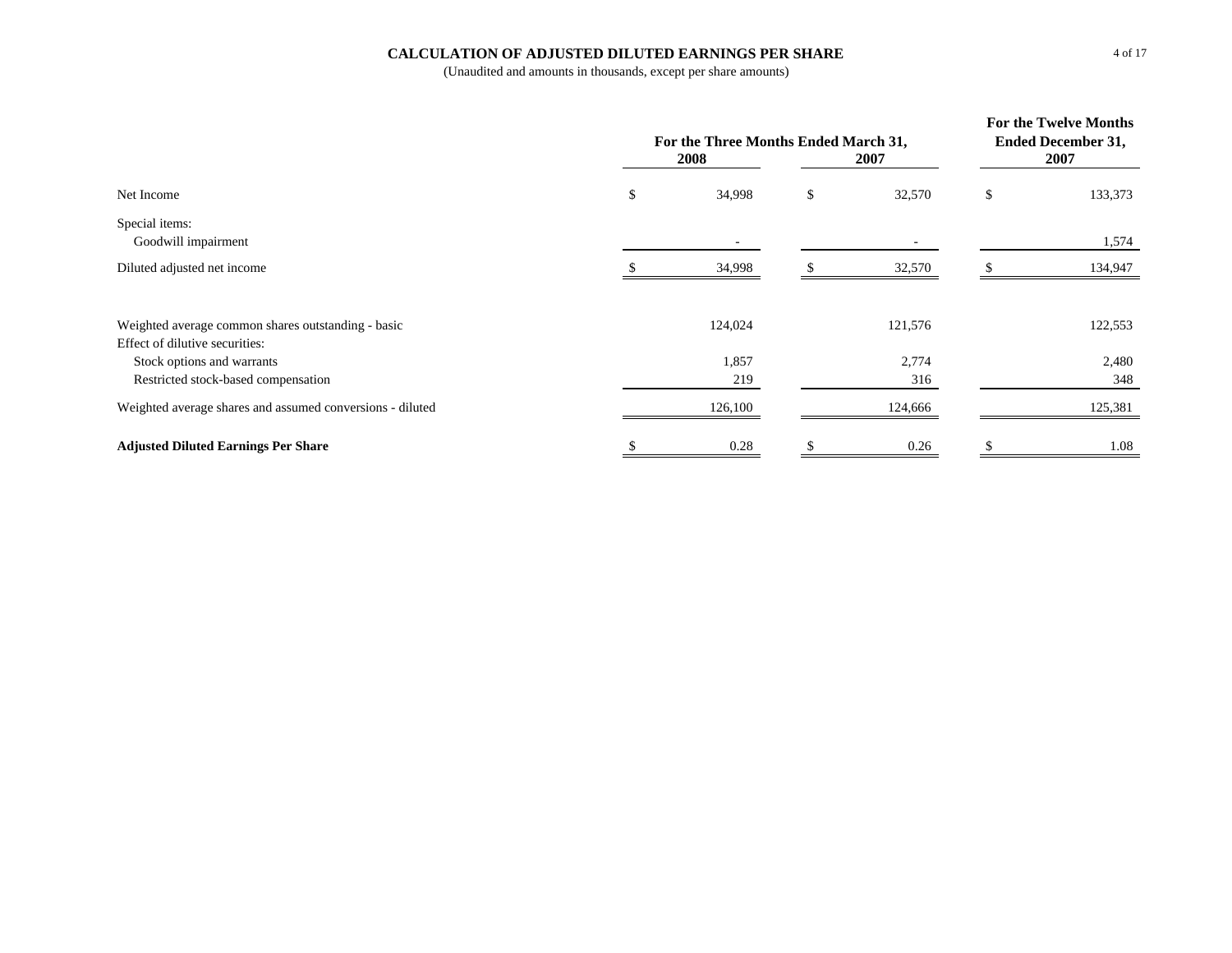### **SELECTED FINANCIAL INFORMATION**

|                                                                                              |                | <b>March 31, 2008</b>  |                          | <b>December 31, 2007</b> |                          | <b>September 30, 2007</b> | June 30, 2007 |                        | <b>March 31, 2007</b> |                        |
|----------------------------------------------------------------------------------------------|----------------|------------------------|--------------------------|--------------------------|--------------------------|---------------------------|---------------|------------------------|-----------------------|------------------------|
| <b>BALANCE SHEET:</b><br>Property and equipment<br>Accumulated depreciation and amortization | \$             | 2,761,445<br>(530,091) | \$                       | 2,595,677<br>(508, 697)  | \$                       | 2,463,615<br>(488,986)    | \$            | 2,351,397<br>(468,068) | \$                    | 2,278,863<br>(448,087) |
| Property and equipment, net                                                                  | <sup>S</sup>   | 2,231,354              | $\mathbb{S}$             | 2,086,980                | $\mathbf{s}$             | 1,974,629                 | $\mathbb{S}$  | 1,883,329              | $\mathbb{S}$          | 1,830,776              |
| Total assets                                                                                 | \$             | 2,606,725              | \$                       | 2,485,740                | \$                       | 2,444,613                 | \$            | 2,361,849              | \$                    | 2,288,957              |
| Maintenance & technology capital expenditures for the quarter ended                          | \$             | 8,138                  | $\mathbb{S}$             | 15,042                   | \$                       | 11,353                    | $\mathbb{S}$  | 10,649                 | \$                    | 10,456                 |
| Total debt                                                                                   | \$             | 1,045,895              | \$                       | 975,967                  | \$                       | 976,040                   | \$            | 976,113                | \$                    | 976,185                |
| Equity book value                                                                            | \$             | 1,263,179              | \$                       | 1,221,975                | \$                       | 1,178,667                 | \$            | 1,137,744              | \$                    | 1,087,404              |
| LIQUIDITY:                                                                                   |                |                        |                          |                          |                          |                           |               |                        |                       |                        |
| Cash and cash equivalents                                                                    | \$             | 50,470                 | \$                       | 57,968                   | \$                       | 89,443                    | \$            | 81,070                 | \$                    | 58,767                 |
| Investments                                                                                  | \$             |                        | $\mathbb{S}$             |                          | \$                       | 76,035                    | \$            | 84,766                 | \$                    | 83,922                 |
| Availability under revolving credit facility                                                 | \$             | 345,117                | \$                       | 415,117                  | \$                       | 215,367                   | $\mathbf{s}$  | 113,973                | \$                    | 112,060                |
| <b>CAPITALIZATION:</b>                                                                       |                |                        |                          |                          |                          |                           |               |                        |                       |                        |
| Common shares outstanding                                                                    |                | 124,965                |                          | 124,472                  |                          | 124,051                   |               | 123,683                |                       | 122,742                |
| Common share price at end of period                                                          | \$             | 27.52                  | \$                       | 29.51                    | \$                       | 26.17                     | \$            | 31.56                  | \$                    | 26.41                  |
| Market value of common equity at end of period                                               | $\overline{s}$ | 3,439,037              | $\overline{\mathcal{S}}$ | 3,673,169                | $\overline{\mathcal{S}}$ | 3,246,415                 | $\sqrt{\ }$   | 3,903,435              | $\sqrt{\ }$           | 3,241,003              |
| Total equity market capitalization                                                           | -S             | 3,439,037              | $\mathbb{S}$             | 3,673,169                | $\mathbb{S}$             | 3,246,415                 | $\mathbb{S}$  | 3,903,435              | $\mathbb{S}$          | 3,241,003              |
| Total market capitalization (market value of equity plus debt)                               |                | 4,484,932              | \$                       | 4,649,136                | \$                       | 4,222,455                 | \$            | 4,879,548              | \$                    | 4,217,188              |
| <b>EBITDA</b>                                                                                | \$             | 91,420                 | \$                       | 91,769                   | \$                       | 86,418                    | $\mathcal{S}$ | 84,405                 | \$                    | 84,099                 |
| <b>ADJUSTED EBITDA</b>                                                                       | \$             | 91,420                 | \$                       | 91,769                   | \$                       | 86,418                    | \$            | 84,405                 | \$                    | 84,099                 |
| <b>ADJUSTED FREE CASH FLOW</b>                                                               | \$             | 72,659                 | \$                       | 47,078                   | \$                       | 55,103                    | $\mathbb{S}$  | 42,399                 | \$                    | 61,535                 |
| <b>ADJUSTED FREE CASH FLOW PER SHARE:</b>                                                    |                |                        |                          |                          |                          |                           |               |                        |                       |                        |
| Basic adjusted free cash flow per share                                                      |                | 0.59                   | \$.                      | 0.38                     | \$.                      | 0.45                      | -S            | 0.35                   |                       | 0.51                   |
| Diluted adjusted free cash flow per share                                                    |                | 0.58                   | <sup>\$</sup>            | 0.37                     | <sup>\$</sup>            | 0.44                      | <sup>\$</sup> | 0.34                   | <sup>\$</sup>         | 0.49                   |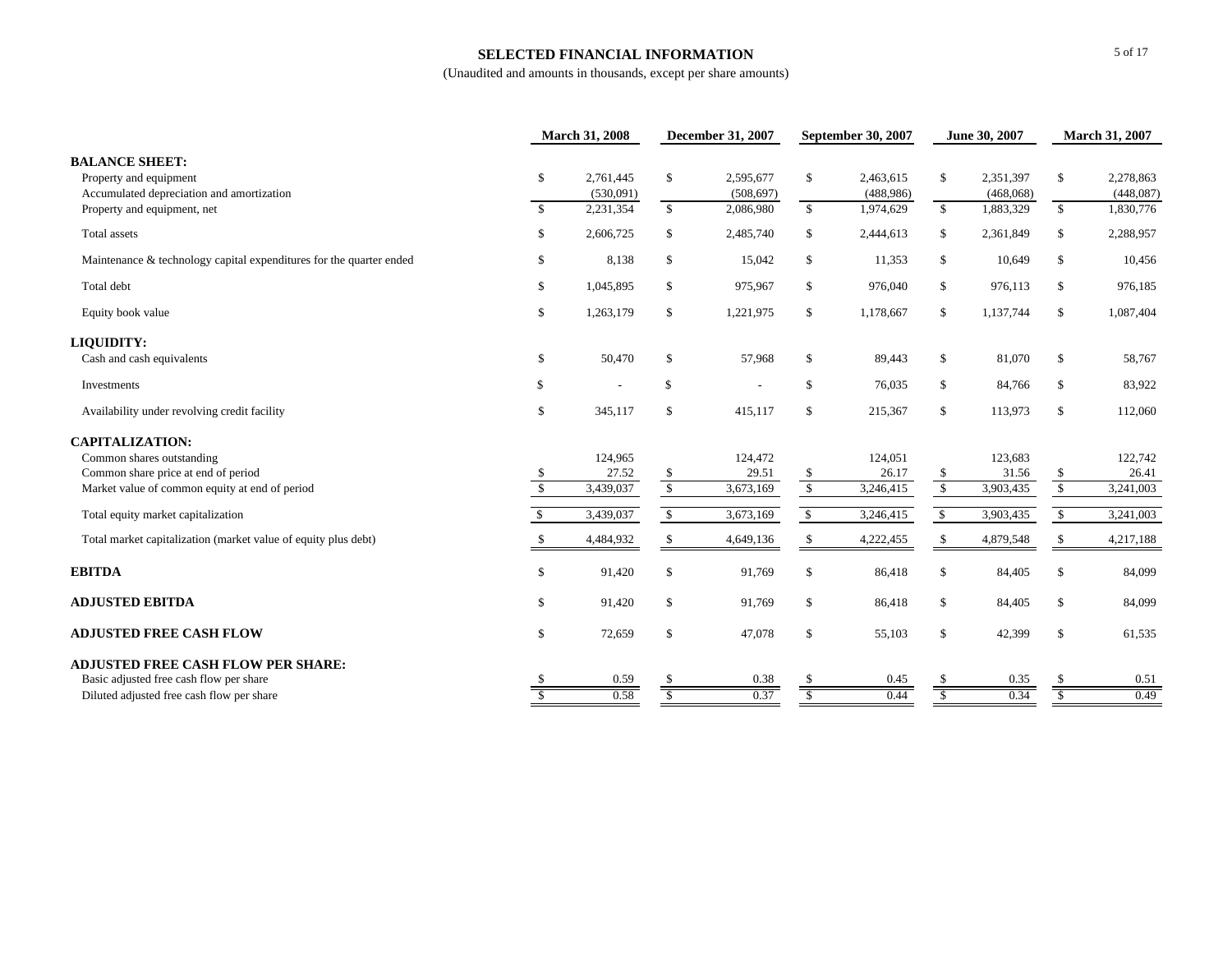#### **SELECTED FINANCIAL INFORMATION**

|                                                                             |            | For the Three Months Ended March 31, | For the Twelve<br><b>Months Ended</b><br>December 31, |           |               |
|-----------------------------------------------------------------------------|------------|--------------------------------------|-------------------------------------------------------|-----------|---------------|
|                                                                             |            | 2008                                 |                                                       | 2007      | 2007          |
| Number of days per period                                                   |            | 91                                   |                                                       | 90        | 365           |
| <b>ALL FACILITIES:</b>                                                      |            |                                      |                                                       |           |               |
| Average available beds                                                      |            | 77,899                               |                                                       | 72,643    | 74,494        |
| Average compensated occupancy                                               |            | 97.0%                                | 98.0%                                                 |           | 98.3%         |
| Total compensated man-days                                                  |            | 6,874,470                            |                                                       | 6,408,581 | 26,717,026    |
| Revenue per compensated man-day                                             | \$         | 55.98                                | $\mathbb{S}$                                          | 54.01     | \$<br>54.66   |
| Operating expenses per compensated man-day:                                 |            |                                      |                                                       |           |               |
| Fixed expense                                                               |            | 29.70                                |                                                       | 28.55     | 28.76         |
| Variable expense                                                            |            | 9.88                                 |                                                       | 9.49      | 10.01         |
| Total                                                                       |            | 39.58                                |                                                       | 38.04     | 38.77         |
| Operating margin per compensated man-day                                    | \$         | 16.40                                | \$                                                    | 15.97     | \$<br>15.89   |
| Operating margin rate                                                       |            | 29.3%                                |                                                       | 29.6%     | 29.1%         |
| DEPRECIATION AND AMORTIZATION:                                              |            |                                      |                                                       |           |               |
| Depreciation expense on real estate                                         |            | 13.413                               |                                                       | 12,204    | 50,852        |
| Other depreciation expense                                                  |            | 9,165                                |                                                       | 7,159     | 31,996        |
| Amortization of intangible assets                                           |            |                                      |                                                       | 28        | 330           |
| Amortization of negative contract values                                    |            | (1,166)                              |                                                       | (1,166)   | (4,664)       |
| Depreciation and amortization                                               | $\sqrt{2}$ | 21,412                               | \$                                                    | 18,225    | \$<br>78,514  |
| <b>ADJUSTED FREE CASH FLOW:</b>                                             |            |                                      |                                                       |           |               |
| Income from continuing operations before income taxes                       | \$         | 56,358                               | \$                                                    | 51,940    | \$<br>212,827 |
| Expenses associated with debt refinancing and recapitalization transactions |            |                                      |                                                       |           |               |
| Income taxes paid                                                           |            | (376)                                |                                                       | (798)     | (51,255)      |
| Depreciation and amortization                                               |            | 21,412                               |                                                       | 18,225    | 78,514        |
| Depreciation and amortization for discontinued operations                   |            | $\overline{a}$                       |                                                       | 45        | 168           |
| Goodwill impairment                                                         |            |                                      |                                                       |           | 1,574         |
| Income from discontinued operations, net of taxes                           |            | 241                                  |                                                       | 208       | 858           |
| Income tax expense for discontinued operations                              |            | 149                                  |                                                       | 126       | 520           |
| Stock-based compensation reflected in G&A expenses                          |            | 2,020                                |                                                       | 1,230     | 6,478         |
| Amortization of debt costs and other non-cash interest                      |            | 993                                  |                                                       | 1,015     | 3,931         |
| Maintenance and technology capital expenditures                             |            | (8, 138)                             |                                                       | (10, 456) | (47,500)      |
| Adjusted free cash flow                                                     | \$         | 72,659                               | \$                                                    | 61,535    | \$<br>206,115 |
| <b>ADJUSTED FREE CASH FLOW PER SHARE:</b>                                   |            |                                      |                                                       |           |               |
| Basic                                                                       | \$         | 0.59                                 | \$                                                    | 0.51      | \$<br>1.68    |
| Diluted                                                                     | \$         | 0.58                                 | \$                                                    | 0.49      | \$<br>1.64    |
|                                                                             |            |                                      |                                                       |           |               |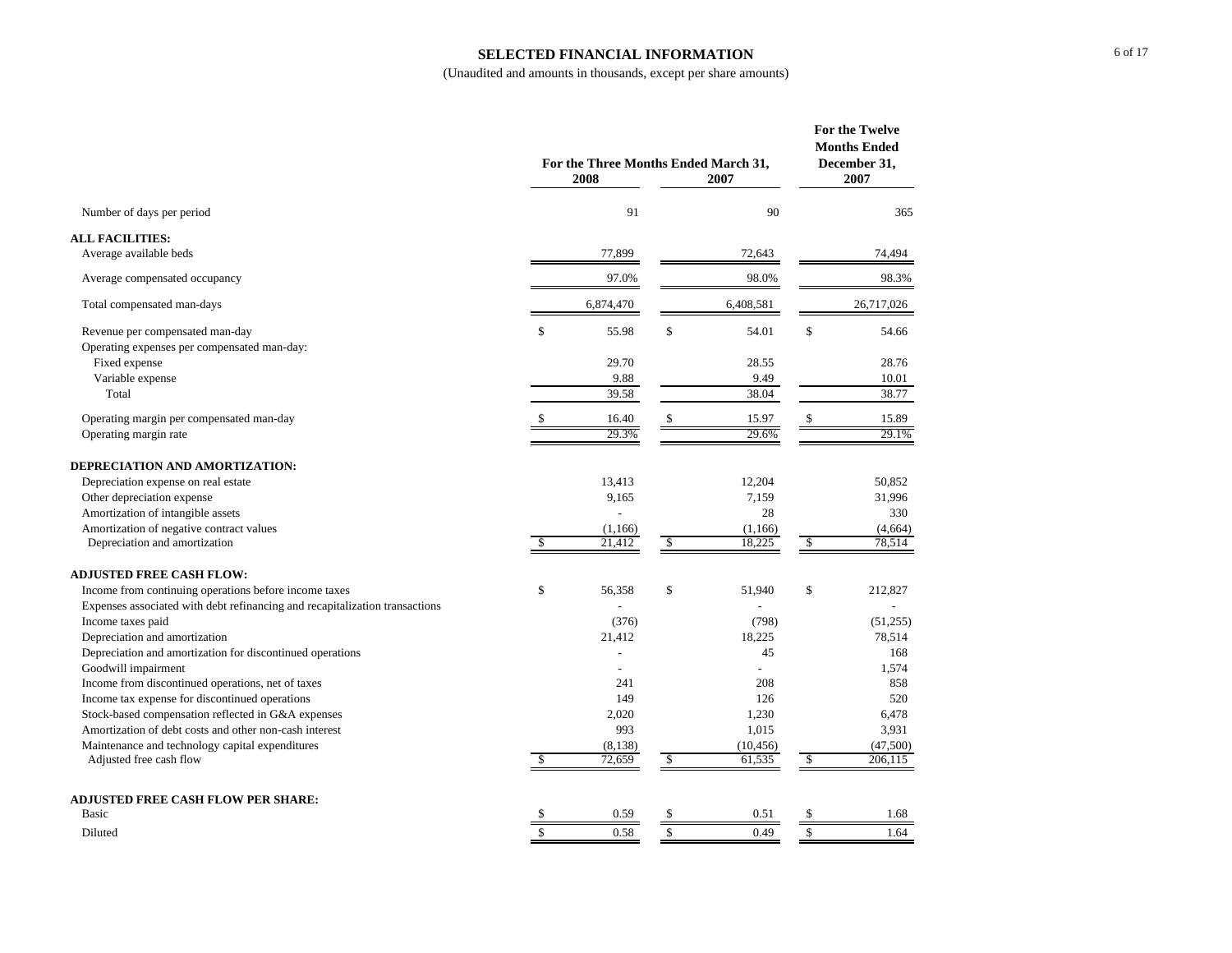#### **SELECTED FINANCIAL INFORMATION**

|                                             |               | For the Three Months Ended March 31,<br>2008<br>2007 |               |           |               |            |
|---------------------------------------------|---------------|------------------------------------------------------|---------------|-----------|---------------|------------|
| <b>MANAGED ONLY FACILITIES:</b>             |               |                                                      |               |           |               |            |
| Management revenue                          | \$            | 92,212                                               | \$            | 86,886    | $\mathbb S$   | 362,407    |
| Operating expenses:                         |               |                                                      |               |           |               |            |
| Fixed expense                               |               | 60,244                                               |               | 55,296    |               | 232,016    |
| Variable expense                            |               | 20,921                                               |               | 18,218    |               | 79,643     |
| Total                                       |               | 81,165                                               |               | 73,514    |               | 311,659    |
| Contribution                                | \$            | 11,047                                               | $\sqrt{2}$    | 13,372    | $\mathcal{S}$ | 50,748     |
| Average available beds                      |               | 26,751                                               |               | 25,866    |               | 26,202     |
| Average compensated occupancy               |               | 96.5%                                                |               | 96.5%     |               | 97.6%      |
| Total compensated man-days                  |               | 2,349,386                                            |               | 2,246,221 |               | 9,333,824  |
| Revenue per compensated man-day             | \$            | 39.25                                                | \$            | 38.68     | \$            | 38.83      |
| Operating expenses per compensated man-day: |               |                                                      |               |           |               |            |
| Fixed expense                               |               | 25.64                                                |               | 24.62     |               | 24.86      |
| Variable expense                            |               | 8.90                                                 |               | 8.11      |               | 8.53       |
| Total                                       |               | 34.54                                                |               | 32.73     |               | 33.39      |
| Operating margin per compensated man-day    | \$            | 4.71                                                 | \$            | 5.95      | \$            | 5.44       |
| Operating margin rate                       |               | 12.0%                                                |               | 15.4%     |               | 14.0%      |
| <b>OWNED AND MANAGED FACILITIES:</b>        |               |                                                      |               |           |               |            |
| Management revenue                          | \$            | 292,616                                              | \$            | 259,240   | \$            | 1,097,948  |
| Operating expenses:                         |               |                                                      |               |           |               |            |
| Fixed expense                               |               | 143,947                                              |               | 127,663   |               | 536,320    |
| Variable expense                            |               | 46,965                                               |               | 42,573    |               | 187,675    |
| Total                                       |               | 190,912                                              |               | 170,236   |               | 723.995    |
| Contribution                                | $\mathcal{S}$ | 101,704                                              | $\mathcal{S}$ | 89,004    | \$            | 373,953    |
| Average available beds                      |               | 51,148                                               |               | 46,777    |               | 48,292     |
| Average compensated occupancy               |               | 97.2%                                                |               | 98.9%     |               | 98.6%      |
| Total compensated man-days                  |               | 4,525,084                                            |               | 4,162,360 |               | 17,383,202 |
| Revenue per compensated man-day             | \$            | 64.67                                                | \$            | 62.28     | \$            | 63.16      |
| Operating expenses per compensated man-day: |               |                                                      |               |           |               |            |
| Fixed                                       |               | 31.81                                                |               | 30.67     |               | 30.85      |
| Variable                                    |               | 10.38                                                |               | 10.23     |               | 10.80      |
| Total                                       |               | 42.19                                                |               | 40.90     |               | 41.65      |
| Operating margin per compensated man-day    | \$            | 22.48                                                | \$            | 21.38     | \$            | 21.51      |
| Operating margin rate                       |               | 34.8%                                                |               | 34.3%     |               | 34.1%      |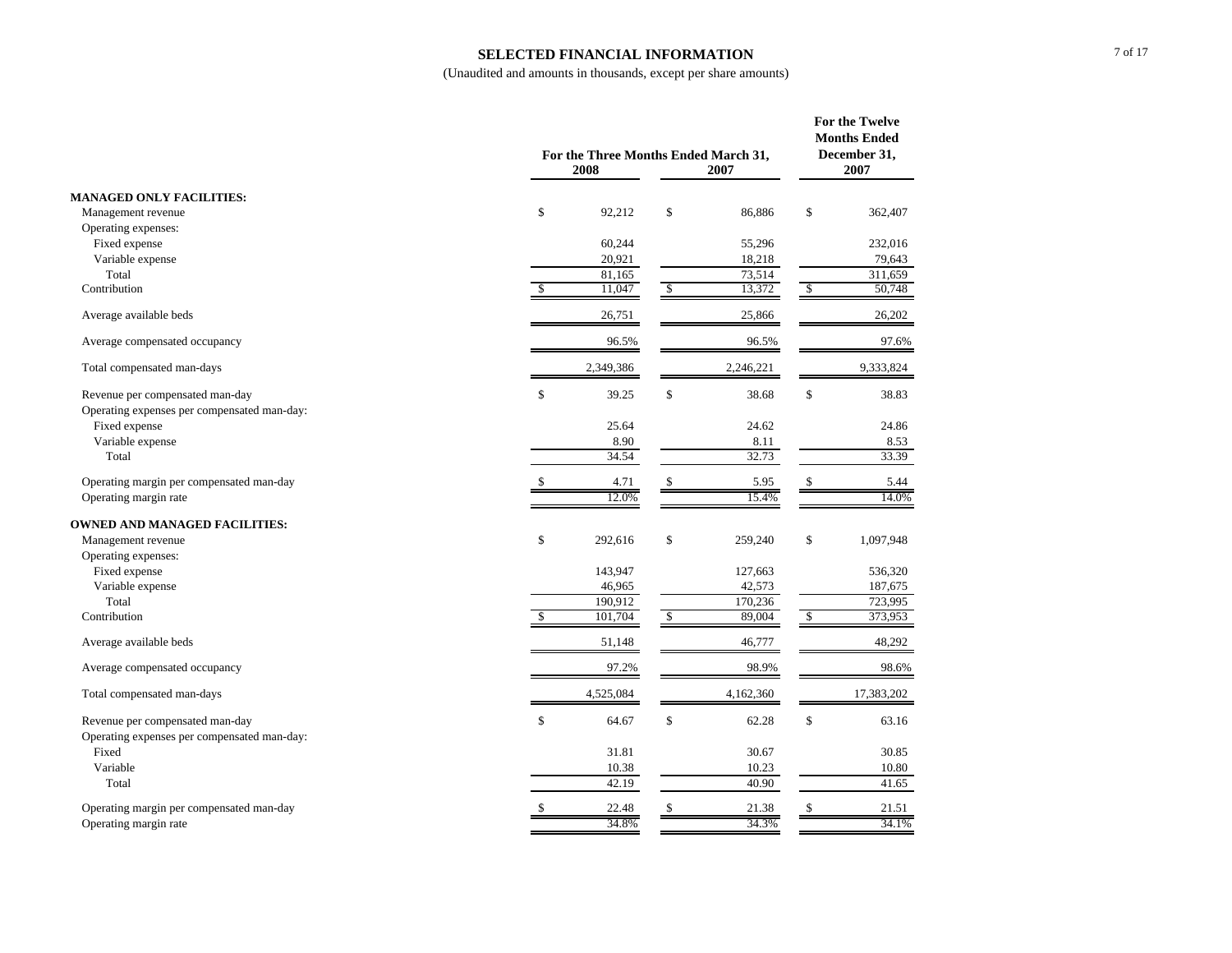## **ANALYSIS OF OUTSTANDING DEBT**

## (Unaudited and amounts in thousands)

|                                  | Outstanding<br><b>Balance</b> | Outstanding<br><b>Balance</b> | <b>Stated</b><br><b>Interest</b> | <b>Effective</b><br><b>Interest</b> | <b>Maturity</b>     | Callable/                                                                                                                                                                                                   |
|----------------------------------|-------------------------------|-------------------------------|----------------------------------|-------------------------------------|---------------------|-------------------------------------------------------------------------------------------------------------------------------------------------------------------------------------------------------------|
|                                  | 12/31/2007                    | 3/31/2008                     | Rate                             | Rate                                | Date                | Redeemable                                                                                                                                                                                                  |
| <b>Fixed Rate:</b>               |                               |                               |                                  |                                     |                     |                                                                                                                                                                                                             |
| \$250.0 Million Senior Notes     | 250,000                       | 250,000                       | 7.50%                            | 7.87%                               | May 2011            | On or prior to May 1, 2006, 35% redeemable at 107.5% with<br>proceeds from equity offerings; on or after May 1, 2007, 100%<br>redeemable at various premium prices until May 1, 2009 at par                 |
| \$200.0 Million Senior Notes     | 200,967                       | 200,895                       | 7.50%                            | 7.65%                               | May 2011            | On or prior to May 1, 2006, 35% redeemable at 107.5% with<br>proceeds from equity offerings; on or after May 1, 2007, 100%<br>redeemable at various premium prices until May 1, 2009 at par                 |
| \$375.0 Million Senior Notes     | 375,000                       | 375,000                       | 6.25%                            | 6.50%                               | March 2013          | On or prior to March 15, 2008, 35% redeemable at 106.25% with<br>proceeds from equity offerings; on or after March 15, 2009, 100%<br>redeemable at various premium prices until March 15, 2011 at par       |
| \$150.0 Million Senior Notes     | 150,000                       | 150,000                       | 6.75%                            | 6.99%                               | January 2014        | On or prior to January 31, 2009, 35% redeemable at 106.75% with<br>proceeds from equity offerings; on or after January 31, 2010, 100%<br>redeemable at various premium prices until January 31, 2012 at par |
| <b>Total Fixed Rate Debt</b>     | 975,967                       | 975,895                       |                                  |                                     |                     |                                                                                                                                                                                                             |
| <b>Floating Rate:</b>            |                               |                               |                                  |                                     |                     |                                                                                                                                                                                                             |
| <b>Revolving Credit Facility</b> |                               | 70,000                        | 5.87%                            | 7.17%                               | 2)<br>December 2012 |                                                                                                                                                                                                             |
| <b>Grand Total Debt</b>          | 975,967                       | 1,045,895                     | 6.91%                            | 7.21%                               | 4.25                | 3)                                                                                                                                                                                                          |

 $1)$  Includes amortization of debt issuance costs, net of debt premiums.

<sup>2)</sup> The Company also has \$34.9 million of letters of credit outstanding under a sub-facility, which effectively reduces the Company's borrowing capacity under the Revolving Credit Facility to \$345.1 million. The Revolving currently bears interest at LIBOR plus a margin of 0.75%.

<sup>3)</sup> Represents the weighted average debt maturity in years.

## *Debt Maturity Schedule:*

| <b>Year</b>       | <b>Total Debt</b><br><b>Maturing</b> | % of Debt<br><b>Maturing</b> | % of Debt<br><b>Maturing</b> |
|-------------------|--------------------------------------|------------------------------|------------------------------|
| 2008              | 218                                  | 0.02%                        | 0.02%                        |
| 2009              | 290                                  | 0.03%                        | 0.05%                        |
| 2010              | 290                                  | 0.03%                        | 0.08%                        |
| 2011              | 450,097                              | 43.03%                       | 43.11%                       |
| 2012              | 70,000                               | 6.69%                        | 49.80%                       |
| <b>Thereafter</b> | 525,000                              | 50.20%                       | 100.00%                      |
|                   | 1,045,895<br>S                       | 100.00%                      |                              |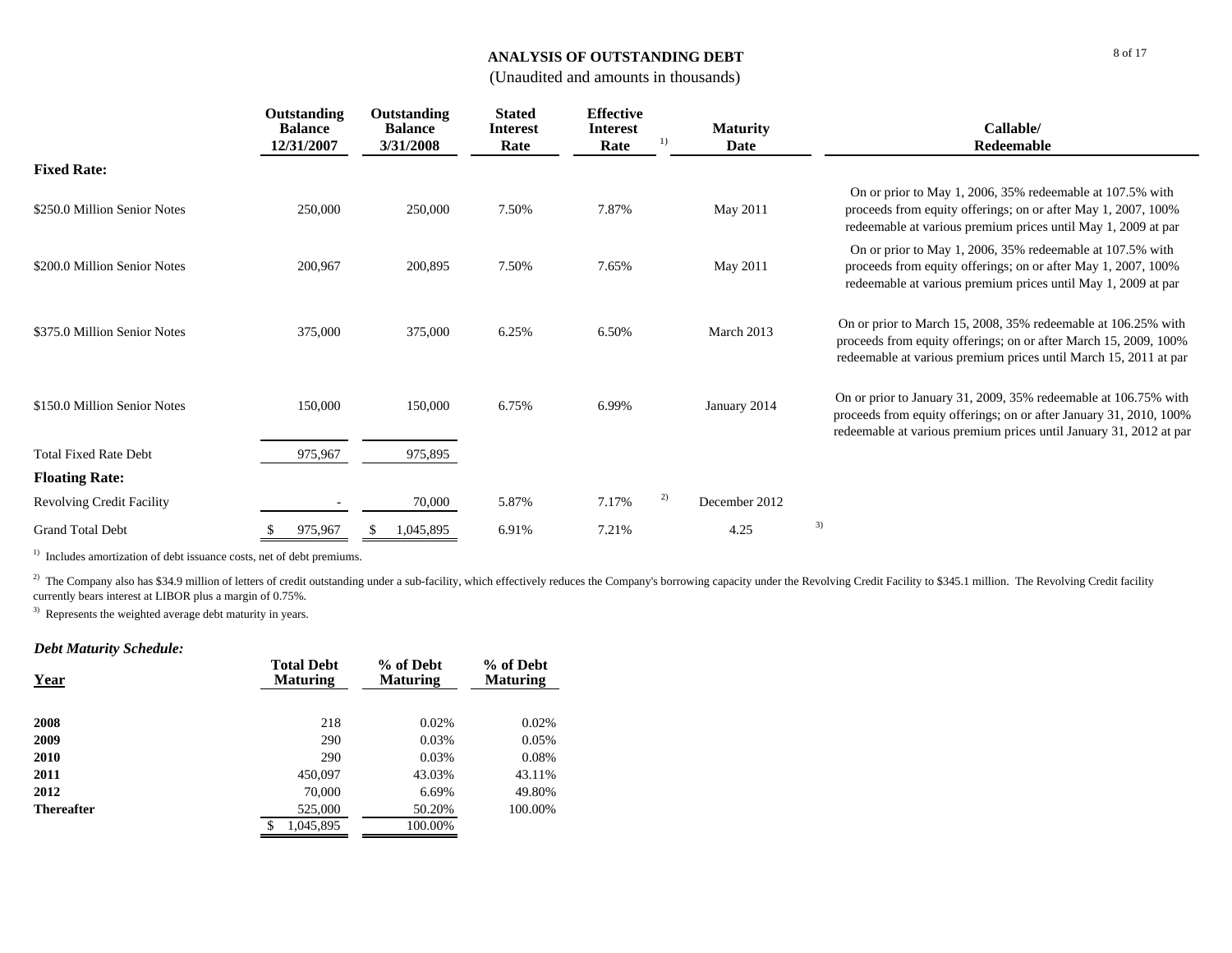## **SELECTED OPERATING RATIOS**

(Unaudited and amounts in thousands, except per share amounts)

|                                                                                                    | <b>For the Three Months Ended</b> |         |               |         | <b>For the Twelve Months</b><br><b>Ended</b> |                      |
|----------------------------------------------------------------------------------------------------|-----------------------------------|---------|---------------|---------|----------------------------------------------|----------------------|
|                                                                                                    |                                   |         |               |         |                                              |                      |
|                                                                                                    |                                   | 2008    | March 31,     | 2007    |                                              | December 31,<br>2007 |
| <b>COVERAGE RATIOS:</b>                                                                            |                                   |         |               |         |                                              |                      |
| Interest coverage ratio (Adjusted EBITDA/Interest incurred) (x)                                    |                                   | 5.3     |               | 4.9     |                                              | 5.1                  |
| Fixed charge coverage ratio (Adjusted EBITDA/(Interest incurred $+$ Scheduled prin pmts)) (x)      |                                   | 5.3     |               | 4.9     |                                              | 5.1                  |
| Senior debt coverage ratio (Senior debt/Annualized Adjusted EBITDA) (x)                            |                                   | 2.9     |               | 2.9     |                                              | 2.8                  |
| Total debt coverage ratio (Total debt/Annualized Adjusted EBITDA) (x)                              |                                   | 2.9     |               | 2.9     |                                              | 2.8                  |
| Accounts receivable turnover (Annualized revenues/Accounts receivable) (x)                         |                                   | 6.7     |               | 6.2     |                                              | 6.1                  |
| <b>DEBT/EQUITY RATIOS:</b>                                                                         |                                   |         |               |         |                                              |                      |
| Total debt/Total market capitalization                                                             |                                   | 23.3%   |               | 23.1%   |                                              | 21.0%                |
| Total debt/Equity market capitalization                                                            |                                   | 30.4%   |               | 30.1%   |                                              | 26.6%                |
| Total debt/Book equity capitalization                                                              |                                   | 82.8%   |               | 89.8%   |                                              | 79.9%                |
| Total debt/Gross book value of real estate assets                                                  |                                   | 37.6%   |               | 42.6%   |                                              | 37.3%                |
| <b>RETURN ON INVESTMENT RATIOS:</b>                                                                |                                   |         |               |         |                                              |                      |
| Annualized return on operating real estate investments                                             |                                   |         |               |         |                                              |                      |
| (Annualized Adjusted EBITDA/Average operating real estate investments (undepreciated book value)*) |                                   | 13.6%   |               | 14.9%   |                                              | 14.3%                |
| Annualized return on total assets                                                                  |                                   |         |               |         |                                              |                      |
| (Annualized Adjusted EBITDA/Average total assets (undepreciated book value)*)                      |                                   | 11.9%   |               | 12.4%   |                                              | 12.2%                |
| <b>OVERHEAD RATIOS:</b>                                                                            |                                   |         |               |         |                                              |                      |
| Annualized general & administrative expenses/Average total assets (undepreciated book value)*      |                                   | 2.6%    |               | 2.6%    |                                              | 2.6%                 |
| General & administrative expenses/Total revenues                                                   |                                   | 5.0%    |               | 4.9%    |                                              | 5.0%                 |
| <b>INTEREST EXPENSE, NET:</b>                                                                      |                                   |         |               |         |                                              |                      |
| Interest income from continuing operations                                                         | \$                                | (1,082) | \$            | (2,680) | \$                                           | (10,772)             |
| Interest incurred                                                                                  |                                   | 17,300  |               | 17,060  |                                              | 68,230               |
| Amortization of debt costs and other non-cash interest                                             |                                   | 993     |               | 1,015   |                                              | 3,931                |
| Capitalized interest                                                                               |                                   | (3,561) |               | (1,461) |                                              | (7,613)              |
| Interest expense, net                                                                              | <sup>\$</sup>                     | 13,650  | $\mathbb{S}$  | 13,934  | <sup>\$</sup>                                | 53,776               |
| EBITDA CALCULATION:                                                                                |                                   |         |               |         |                                              |                      |
| Net income                                                                                         | $\mathbb{S}$                      | 34,998  | \$            | 32,570  | \$                                           | 133,373              |
| Interest expense, net                                                                              |                                   | 13,650  |               | 13,934  |                                              | 53,776               |
| Depreciation and amortization                                                                      |                                   | 21,412  |               | 18,225  |                                              | 78,514               |
| Income tax (benefit) expense                                                                       |                                   | 21,601  |               | 19,578  |                                              | 80,312               |
| Goodwill impairment                                                                                |                                   |         |               |         |                                              | 1,574                |
| (Income) loss from discontinued operations, net of taxes                                           |                                   | (241)   |               | (208)   |                                              | (858)                |
| <b>EBITDA</b>                                                                                      |                                   | 91,420  |               | 84,099  |                                              | 346,691              |
| Expenses associated with debt refinancing and recapitalization transactions                        |                                   |         |               |         |                                              |                      |
| <b>ADJUSTED EBITDA</b>                                                                             | <sup>\$</sup>                     | 91,420  | <sup>\$</sup> | 84,099  | <sup>\$</sup>                                | 346,691              |

*\*Calculated as a simple average (beginning of period plus end of period divided by 2)*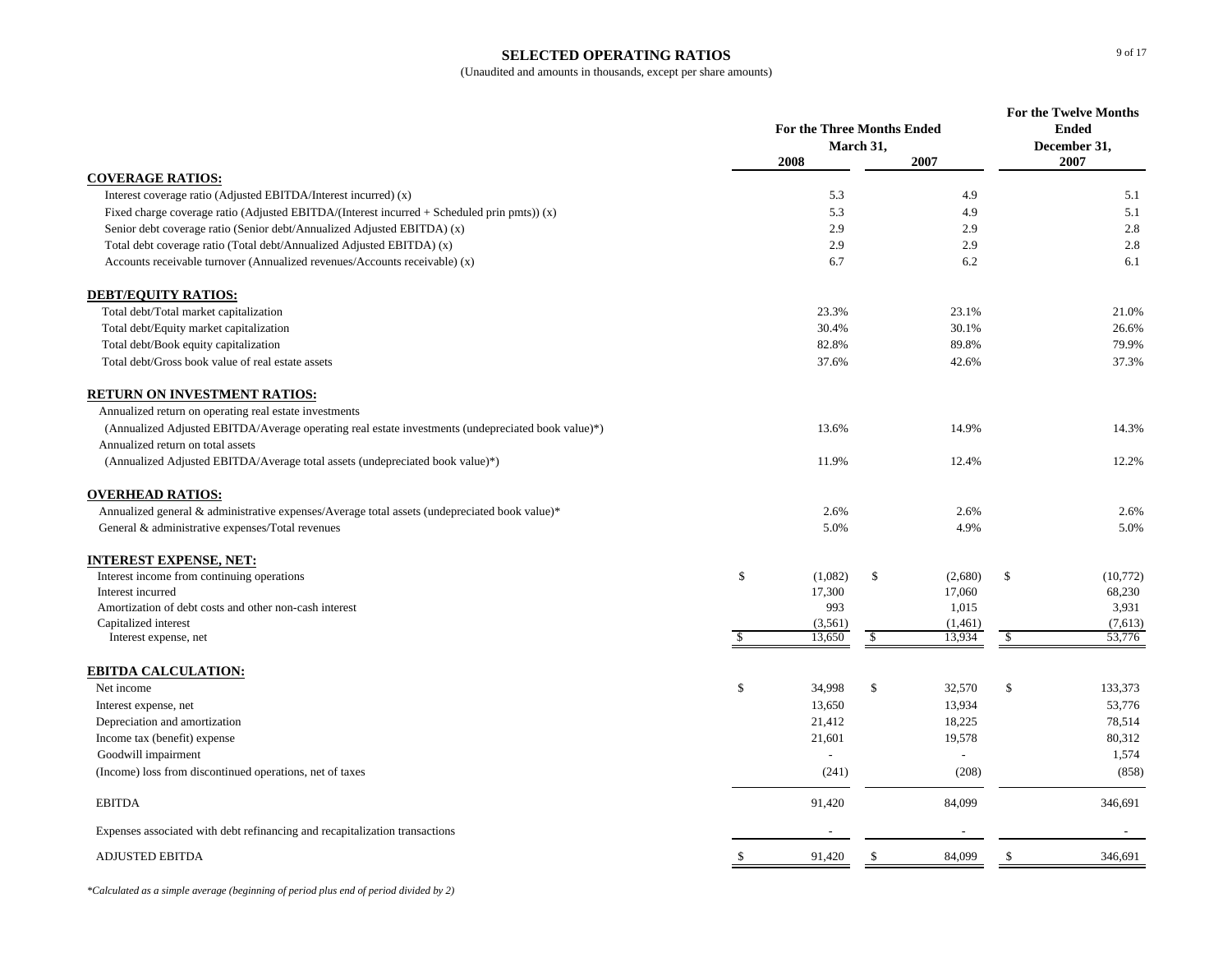| <b>Facility Name</b>                                               | <b>Year Constructed</b><br>(A) | <b>Primary Customer</b> | <b>Design</b><br>Capacity (B) | <b>Security</b><br>Level | <b>Facility Type</b><br>(C) | <b>Term</b> | Remaining<br><b>Renewal Options</b><br>(D) | Compensated<br>Occupancy % for<br>the Quarter ended<br>3/31/08 |
|--------------------------------------------------------------------|--------------------------------|-------------------------|-------------------------------|--------------------------|-----------------------------|-------------|--------------------------------------------|----------------------------------------------------------------|
| <b>Owned and Managed Facilities:</b>                               |                                |                         |                               |                          |                             |             |                                            |                                                                |
| Central Arizona Detention Center<br>Florence, Arizona              | 1994, 1998                     | <b>USMS</b>             | 2,304                         | Multi                    | Detention                   | May-08      |                                            | 140.13%                                                        |
| Eloy Detention Center<br>Eloy, Arizona                             | 1995, 1996                     | ICE                     | 1,500                         | Medium                   | Detention                   | Indefinite  |                                            | 97.41%                                                         |
| <b>Florence Correctional Center</b><br>Florence, Arizona           | 1999, 2004                     | <b>USMS</b>             | 1,824                         | Multi                    | Correctional                | $May-08$    |                                            | 123.04%                                                        |
| Red Rock Correctional Center<br>Eloy, Arizona                      | 2006                           | State of Alaska         | 1,596                         | Medium                   | Correctional                | $Jun-08$    | $(6)$ 1 year                               | 70.46%                                                         |
| Saguaro Correctional Facility<br>Eloy, Arizona                     | 2007                           | State of Hawaii         | 1,896                         | Medium                   | Correctional                | $Jun-09$    | $(1)$ 2 year                               | 94.78%                                                         |
| California City Correctional Center<br>California City, California | 1999                           | <b>BOP</b>              | 2,304                         | Medium                   | Correctional                | $Sep-08$    | $(2)$ 1 year                               | 112.76%                                                        |
| San Diego Correctional Facility (E)<br>San Diego, California       | 1999, 2000                     | ICE                     | 1,154                         | Minimum/<br>Medium       | Detention                   | $Jun-08$    | $(5)$ 3 year                               | 103.99%                                                        |
| Bent County Correctional Facility<br>Las Animas, Colorado          | 1992, 1997                     | State of Colorado       | 700                           | Medium                   | Correctional                | $Jun-08$    |                                            | 88.09%                                                         |
| Crowley County Correctional Facility<br>Olney Springs, Colorado    | 1998, 2004                     | State of Colorado       | 1,794                         | Medium                   | Correctional                | $Jun-08$    |                                            | 85.31%                                                         |
| Huerfano County Correctional Center (F)<br>Walsenburg, Colorado    | 1997                           | State of Colorado       | 752                           | Medium                   | Correctional                | $Jun-08$    |                                            | 94.08%                                                         |
| Kit Carson Correctional Center<br>Burlington, Colorado             | 1998, 2008                     | State of Colorado       | 1,488                         | Medium                   | Correctional                | $Jun-08$    |                                            | 78.03%                                                         |
| Coffee Correctional Facility (G)<br>Nicholls, Georgia              | 1998, 1999                     | State of Georgia        | 1,524                         | Medium                   | Correctional                | $Jun-08$    | $(21)$ 1 year                              | 110.43%                                                        |
| McRae Correctional Facility<br>McRae, Georgia                      | 2000, 2002                     | <b>BOP</b>              | 1,524                         | Medium                   | Correctional                | $Nov-08$    | $(4)$ 1 year                               | 110.07%                                                        |
| <b>Stewart Detention Center</b><br>Lumpkin, Georgia                | 2004                           | ICE                     | 1,752                         | Medium                   | Correctional                | Indefinite  |                                            | 83.07%                                                         |
| Wheeler Correctional Facility (G)<br>Alamo, Georgia                | 1998, 1999                     | State of Georgia        | 1,524                         | Medium                   | Correctional                | $Jun-08$    | $(21)$ 1 year                              | 110.05%                                                        |
| Leavenworth Detention Center<br>Leavenworth, Kansas                | 1992, 2000, 2004               | <b>USMS</b>             | 767                           | Maximum                  | Detention                   | $Dec-11$    | $(3)$ 5 year                               | 120.20%                                                        |
| Lee Adjustment Center<br>Beattyville, Kentucky                     | 1990                           | State of Vermont        | 816                           | Minimum/<br>Medium       | Correctional                | $Jun-09$    | $(2)$ 2 year                               | 92.70%                                                         |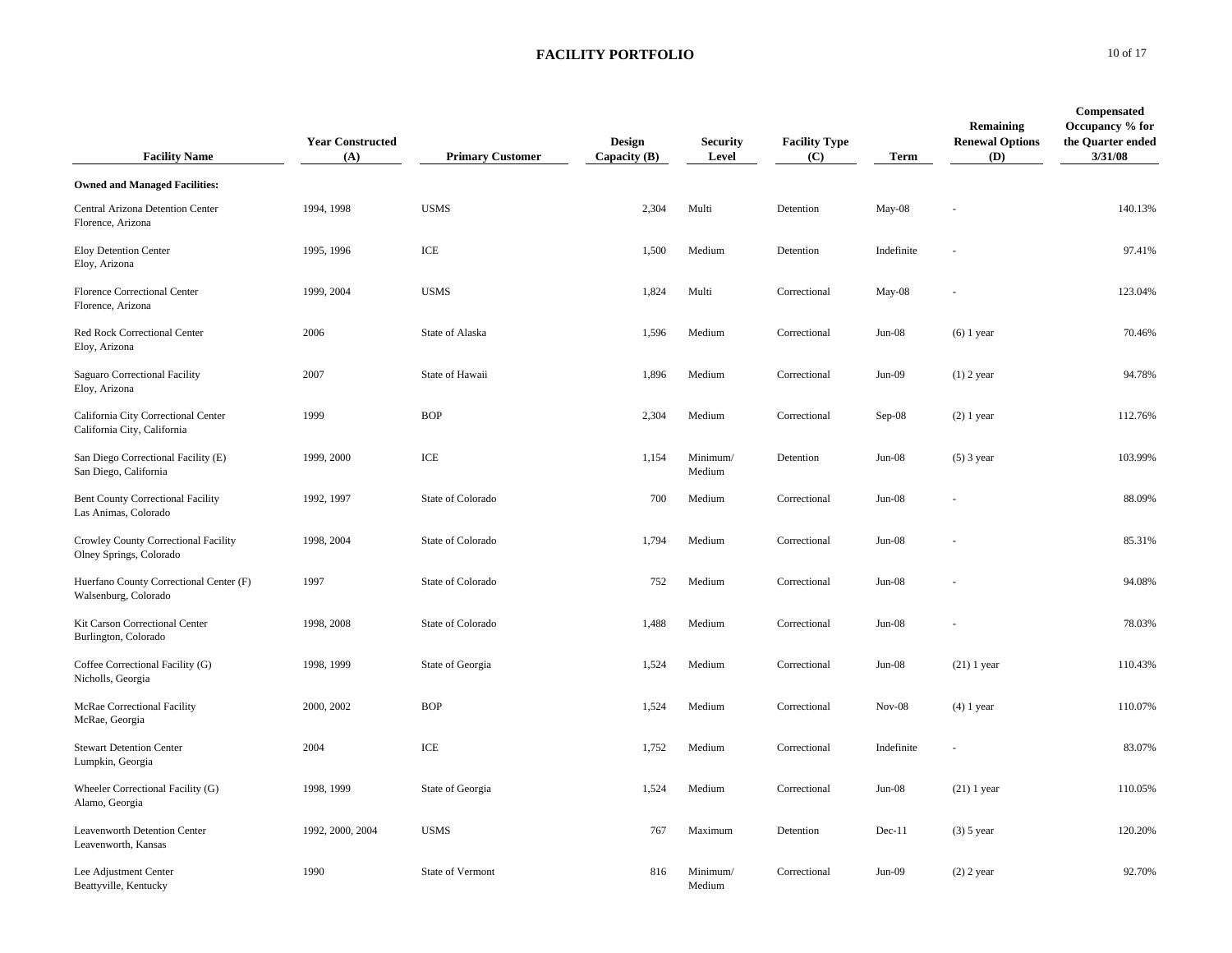| <b>Facility Name</b>                                                   | <b>Year Constructed</b><br>(A) | <b>Primary Customer</b>    | <b>Design</b><br>Capacity (B) | <b>Security</b><br>Level | <b>Facility Type</b><br>(C) | Term       | Remaining<br><b>Renewal Options</b><br>(D) | Compensated<br>Occupancy % for<br>the Quarter ended<br>3/31/08 |
|------------------------------------------------------------------------|--------------------------------|----------------------------|-------------------------------|--------------------------|-----------------------------|------------|--------------------------------------------|----------------------------------------------------------------|
| Marion Adjustment Center<br>St. Mary, Kentucky                         | 1955, 1988                     | Commonwealth of Kentucky   | 826                           | Minimum                  | Correctional                | Dec-07     | $(3)$ 2 year                               | 99.10%                                                         |
| Otter Creek Correctional Center (H)<br>Wheelwright, Kentucky           | 1993                           | Commonwealth of Kentucky   | 656                           | Minimum/<br>Medium       | Correctional                | Jul-09     | $(3)$ 2 year                               | 97.43%                                                         |
| Prairie Correctional Facility<br>Appleton, Minnesota                   | 1991                           | State of Minnesota         | 1,600                         | Medium                   | Correctional                | $Jun-08$   | $(4)$ 1 year                               | 98.81%                                                         |
| Tallahatchie County Correctional Facility (I)<br>Tutwiler, Mississippi | 2000, 2007                     | State of California        | 1,824                         | Medium                   | Correctional                | $Jun-11$   | Indefinite                                 | 89.05%                                                         |
| Crossroads Correctional Center (J)<br>Shelby, Montana                  | 1999                           | State of Montana           | 664                           | Multi                    | Correctional                | Aug-07     | $(6)$ 2 year                               | 90.03%                                                         |
| Cibola County Corrections Center<br>Milan, New Mexico                  | 1994, 1999                     | <b>BOP</b>                 | 1,129                         | Medium                   | Correctional                | Sep-08     | $(2)$ 1 year                               | 99.66%                                                         |
| New Mexico Women's Correctional Facility<br>Grants, New Mexico         | 1989, 2000                     | <b>State of New Mexico</b> | 596                           | Multi                    | Correctional                | Jun-09     |                                            | 97.32%                                                         |
| Torrance County Detention Facility<br>Estancia, New Mexico             | 1990, 1997                     | <b>USMS</b>                | 910                           | Multi                    | Detention                   | Indefinite |                                            | 87.75%                                                         |
| Northeast Ohio Correctional Center<br>Youngstown, Ohio                 | 1997                           | <b>BOP</b>                 | 2,016                         | Medium                   | Correctional                | May-09     | $(3)$ 2 year                               | 92.29%                                                         |
| Cimarron Correctional Facility (K)<br>Cushing, Oklahoma                | 1997                           | State of Oklahoma          | 1,032                         | Medium                   | Correctional                | Jun-08     | $(1)$ 1 year                               | 100.59%                                                        |
| Davis Correctional Facility (K)<br>Holdenville, Oklahoma               | 1996                           | State of Oklahoma          | 1,010                         | Medium                   | Correctional                | Jun-08     | $(1)$ 1 year                               | 101.04%                                                        |
| Diamondback Correctional Facility<br>Watonga, Oklahoma                 | 1998, 2000                     | State of Arizona           | 2,160                         | Medium                   | Correctional                | May-09     | $(3)$ 1 year                               | 98.52%                                                         |
| North Fork Correctional Facility<br>Sayre, Oklahoma                    | 1998, 2007                     | State of Colorado          | 2,400                         | Medium                   | Correctional                | Jun-08     | $(3)$ 1 year                               | 63.22%                                                         |
| West Tennessee Detention Facility<br>Mason, Tennessee                  | 1990, 1996                     | <b>USMS</b>                | 600                           | Multi                    | Detention                   | Feb-09     |                                            | 98.08%                                                         |
| Shelby Training Center (L)<br>Memphis, Tennessee                       | 1986, 1995                     | Shelby County, TN          | 200                           | Secure                   | Juvenile                    | Apr- $15$  |                                            | 81.79%                                                         |
| Whiteville Correctional Facility (M)<br>Whiteville, Tennessee          | 1998                           | State of Tennessee         | 1,536                         | Medium                   | Correctional                | Sep-08     | $(2)$ 1 year                               | 96.95%                                                         |
| Bridgeport Pre-Parole Transfer Facility<br>Bridgeport, Texas           | 1989                           | <b>State of Texas</b>      | 200                           | Medium                   | Correctional                | Feb-09     | $(2)$ 1 year                               | 99.98%                                                         |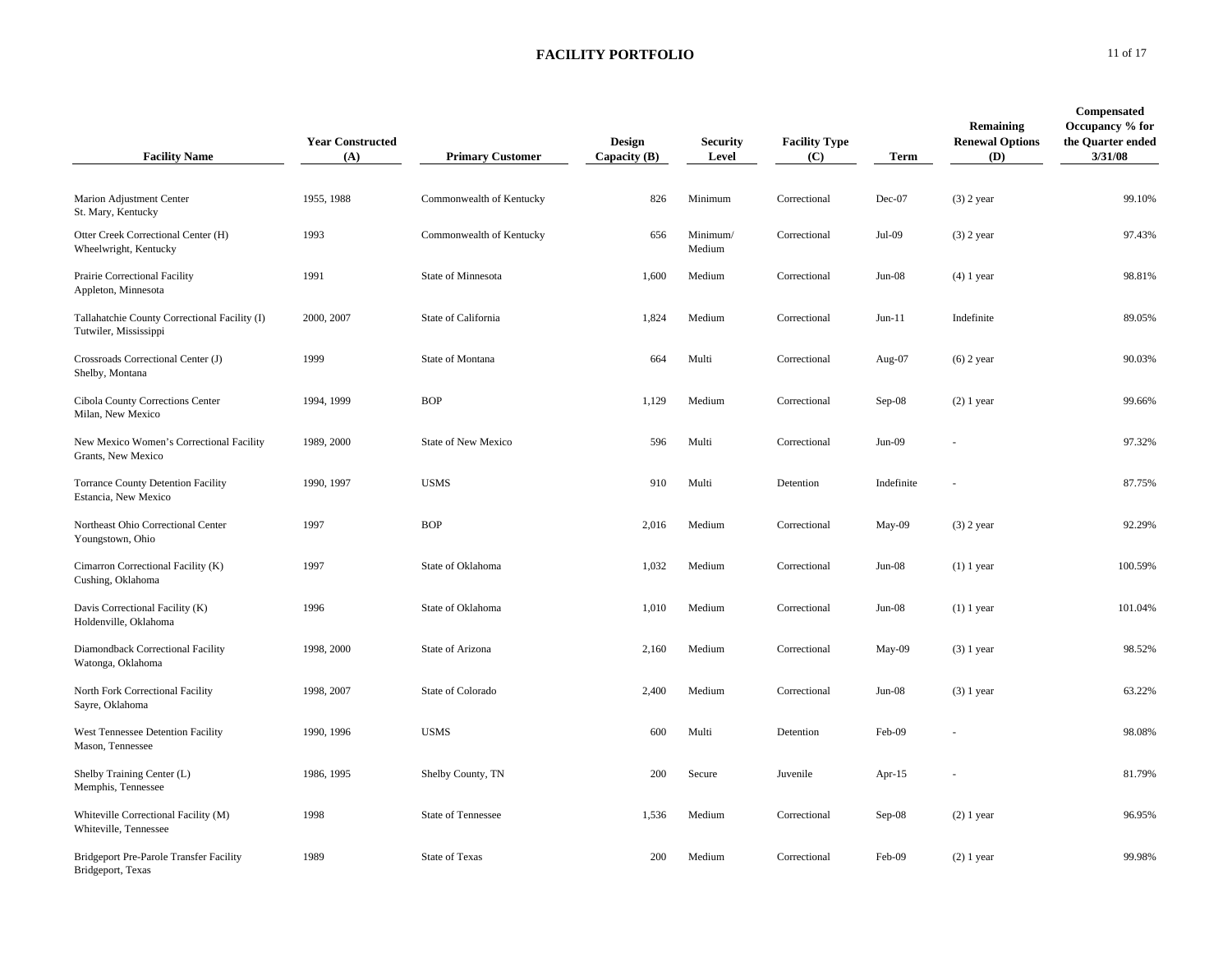| <b>Facility Name</b>                                                                     | <b>Year Constructed</b><br>(A) | <b>Primary Customer</b> | <b>Design</b><br>Capacity $(B)$ | <b>Security</b><br>Level | <b>Facility Type</b><br>(C) | <b>Term</b> | Remaining<br><b>Renewal Options</b><br>(D) | Compensated<br>Occupancy % for<br>the Quarter ended<br>3/31/08 |
|------------------------------------------------------------------------------------------|--------------------------------|-------------------------|---------------------------------|--------------------------|-----------------------------|-------------|--------------------------------------------|----------------------------------------------------------------|
| <b>Eden Detention Center</b><br>Eden, Texas                                              | 1990                           | <b>BOP</b>              | 1,422                           | Medium                   | Correctional                | Apr-11      | $(3)$ 2 year                               | 102.52%                                                        |
| <b>Houston Processing Center</b><br>Houston, Texas                                       | 1984, 2005                     | ICE                     | 905                             | Medium                   | Detention                   | Sep-08      |                                            | 95.06%                                                         |
| Laredo Processing Center<br>Laredo, Texas                                                | 1985, 1990                     | ICE                     | 258                             | Minimum/<br>Medium       | Detention                   | Indefinite  | $\sim$                                     | 135.42%                                                        |
| Webb County Detention Center<br>Laredo, Texas                                            | 1998                           | <b>USMS</b>             | 480                             | Medium                   | Detention                   | $Nov-12$    | $(1)$ 5 year                               | 107.81%                                                        |
| Mineral Wells Pre-Parole Transfer Facility<br>Mineral Wells, Texas                       | 1995                           | <b>State of Texas</b>   | 2,103                           | Minimum                  | Correctional                | Feb-09      | $(2)$ 1 year                               | 98.96%                                                         |
| T. Don Hutto Residential Center<br>Taylor, Texas                                         | 1997                           | ICE                     | 512                             | Non-secure               | Detention                   | Indefinite  |                                            | 100.00%                                                        |
| D.C. Correctional Treatment Facility (N)<br>Washington D.C.                              | 1992                           | District of Columbia    | 1,500                           | Medium                   | Detention                   | $Mar-17$    |                                            | 55.95%                                                         |
| Total design capacity for Owned and Managed Facilities (41 Owned and Managed Facilities) |                                |                         | 51,758                          |                          |                             |             |                                            |                                                                |
| <b>Managed Only Facilities:</b>                                                          |                                |                         |                                 |                          |                             |             |                                            |                                                                |
| <b>Bay Correctional Facility</b><br>Panama City, Florida                                 | N/A                            | State of Florida        | 985                             | Medium                   | Correctional                | $Jun-10$    | Indefinite                                 | 99.48%                                                         |
| Bay County Jail and Annex<br>Panama City, Florida                                        | N/A                            | Bay County, FL          | 1,150                           | Multi                    | Detention                   | $Sep-12$    | $(1)$ 6 year                               | 81.14%                                                         |
| Citrus County Detention Facility<br>Lecanto, Florida                                     | N/A                            | Citrus County, FL       | 760                             | Multi                    | Detention                   | $Sep-15$    | Indefinite                                 | 91.46%                                                         |
| Gadsden Correctional Institution<br>Quincy, Florida                                      | N/A                            | State of Florida        | 1,520                           | Minimum/<br>Medium       | Correctional                | $Jun-10$    | Indefinite                                 | 99.35%                                                         |
| Hernando County Jail<br>Brooksville, Florida                                             | N/A                            | Hernando County, FL     | 876                             | Multi                    | Detention                   | $Oct-10$    |                                            | 78.66%                                                         |
| Lake City Correctional Facility<br>Lake City, Florida                                    | N/A                            | State of Florida        | 893                             | Secure                   | Correctional                | $Jun-09$    | Indefinite                                 | 99.54%                                                         |
| <b>Idaho Correctional Center</b><br>Boise, Idaho                                         | N/A                            | State of Idaho          | 1,270                           | Minimum/<br>Medium       | Correctional                | $Jun-09$    |                                            | 117.81%                                                        |
| Marion County Jail<br>Indianapolis, Indiana                                              | N/A                            | Marion County, IN       | 1,030                           | Multi                    | Detention                   | $Dec-17$    | $(10)$ 1 year                              | 100.56%                                                        |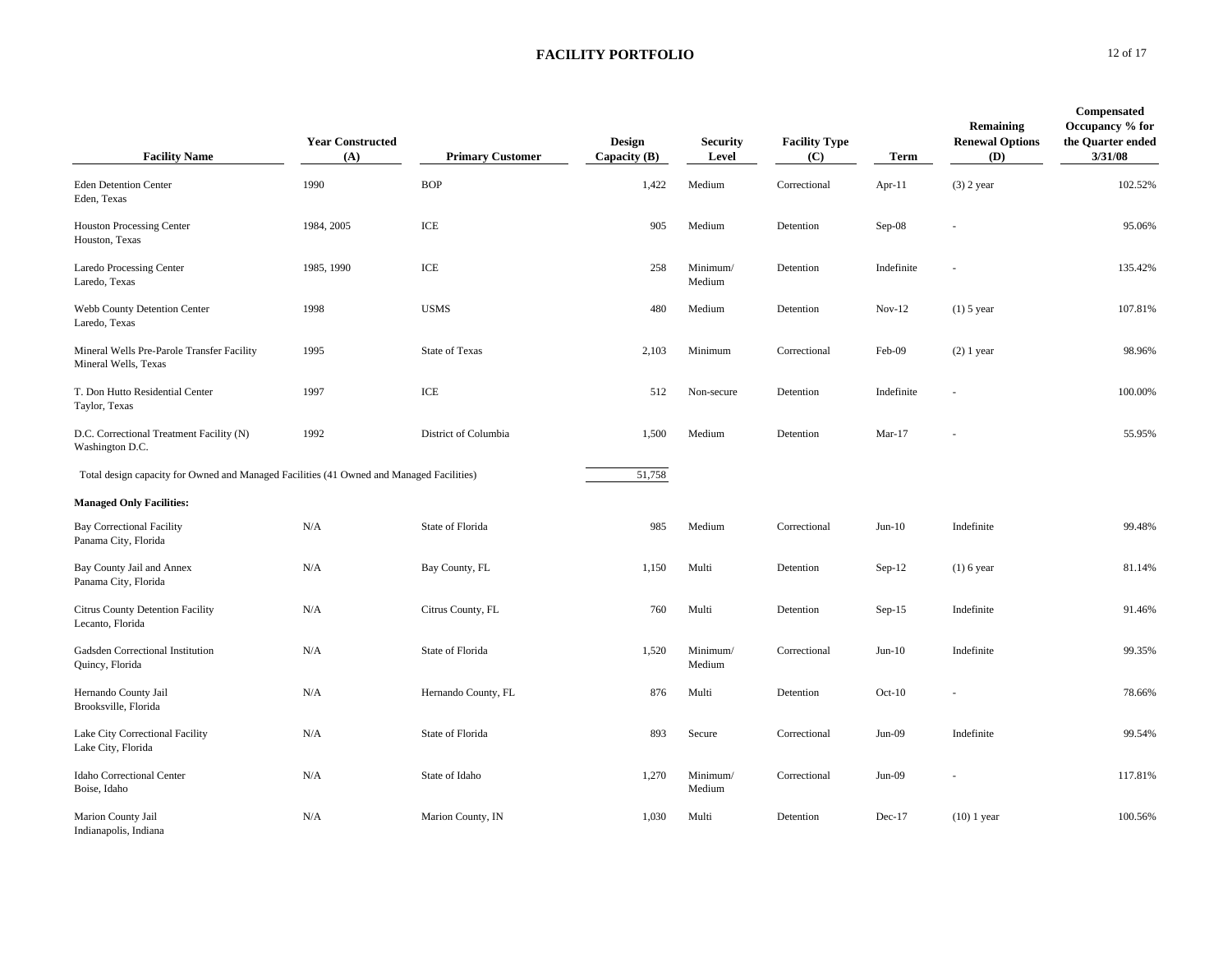| <b>Facility Name</b>                                             | <b>Year Constructed</b><br>(A) | <b>Primary Customer</b>   | <b>Design</b><br>Capacity (B) | Security<br>Level  | <b>Facility Type</b><br>(C) | <b>Term</b> | Remaining<br><b>Renewal Options</b><br>(D) | Compensated<br>Occupancy % for<br>the Quarter ended<br>3/31/08 |
|------------------------------------------------------------------|--------------------------------|---------------------------|-------------------------------|--------------------|-----------------------------|-------------|--------------------------------------------|----------------------------------------------------------------|
| Winn Correctional Center<br>Winnfield, Louisiana                 | N/A                            | State of Louisiana        | 1,538                         | Medium/<br>Maximum | Correctional                | Sep-08      |                                            | 97.76%                                                         |
| Delta Correctional Facility<br>Greenwood, Mississippi            | N/A                            | State of Mississippi      | 1,172                         | Minimum/<br>Medium | Correctional                | May-08      |                                            | 92.49%                                                         |
| Wilkinson County Correctional Facility<br>Woodville, Mississippi | N/A                            | State of Mississippi      | 1,000                         | Medium             | Correctional                | May-08      | $(2)$ 1 year                               | 99.31%                                                         |
| <b>Elizabeth Detention Center</b><br>Elizabeth, New Jersey       | N/A                            | ICE                       | 300                           | Minimum            | Detention                   | $Sep-08$    | $(5)$ 3 year                               | 100.00%                                                        |
| Camino Nuevo Correctional Center (O)<br>Albuquerque, New Mexico  | N/A                            | State of New Mexico       | 192                           | Multi              | Correctional                | $Mar-10$    |                                            | 14.31%                                                         |
| <b>Silverdale Facilities</b><br>Chattanooga, Tennessee           | N/A                            | Hamilton County, TN       | 918                           | Multi              | Detention                   | $Jan-08$    | Indefinite                                 | 80.34%                                                         |
| South Central Correctional Center<br>Clifton, Tennessee          | N/A                            | <b>State of Tennessee</b> | 1,676                         | Medium             | Correctional                | $Jun-10$    | $(1)$ 2 year                               | 96.86%                                                         |
| Metro-Davidson County Detention Facility<br>Nashville, Tennessee | N/A                            | Davidson County, TN       | 1,092                         | Multi              | Detention                   | $Jul-08$    |                                            | 95.88%                                                         |
| Hardeman County Correctional Facility<br>Whiteville, Tennessee   | N/A                            | <b>State of Tennessee</b> | 2,016                         | Medium             | Correctional                | May-09      | $(3)$ 3 year                               | 97.42%                                                         |
| B. M. Moore Correctional Center<br>Overton, Texas                | N/A                            | <b>State of Texas</b>     | 500                           | Minimum/<br>Medium | Correctional                | Jan-09      |                                            | 99.72%                                                         |
| Bartlett State Jail<br>Bartlett, Texas                           | N/A                            | <b>State of Texas</b>     | 1,049                         | Minimum/<br>Medium | Correctional                | Jan-09      | $(2)$ 1 year                               | 99.82%                                                         |
| Bradshaw State Jail<br>Henderson, Texas                          | N/A                            | State of Texas            | 1,980                         | Minimum/<br>Medium | Correctional                | Jan-09      | $(2)$ 1 year                               | 99.00%                                                         |
| Dawson State Jail<br>Dallas, Texas                               | N/A                            | <b>State of Texas</b>     | 2,216                         | Minimum/<br>Medium | Correctional                | Jan-09      | $(2)$ 1 year                               | 99.07%                                                         |
| <b>Diboll Correctional Center</b><br>Diboll, Texas               | N/A                            | State of Texas            | 518                           | Minimum/<br>Medium | Correctional                | $Jan-09$    |                                            | 99.86%                                                         |

**0** 13 of 17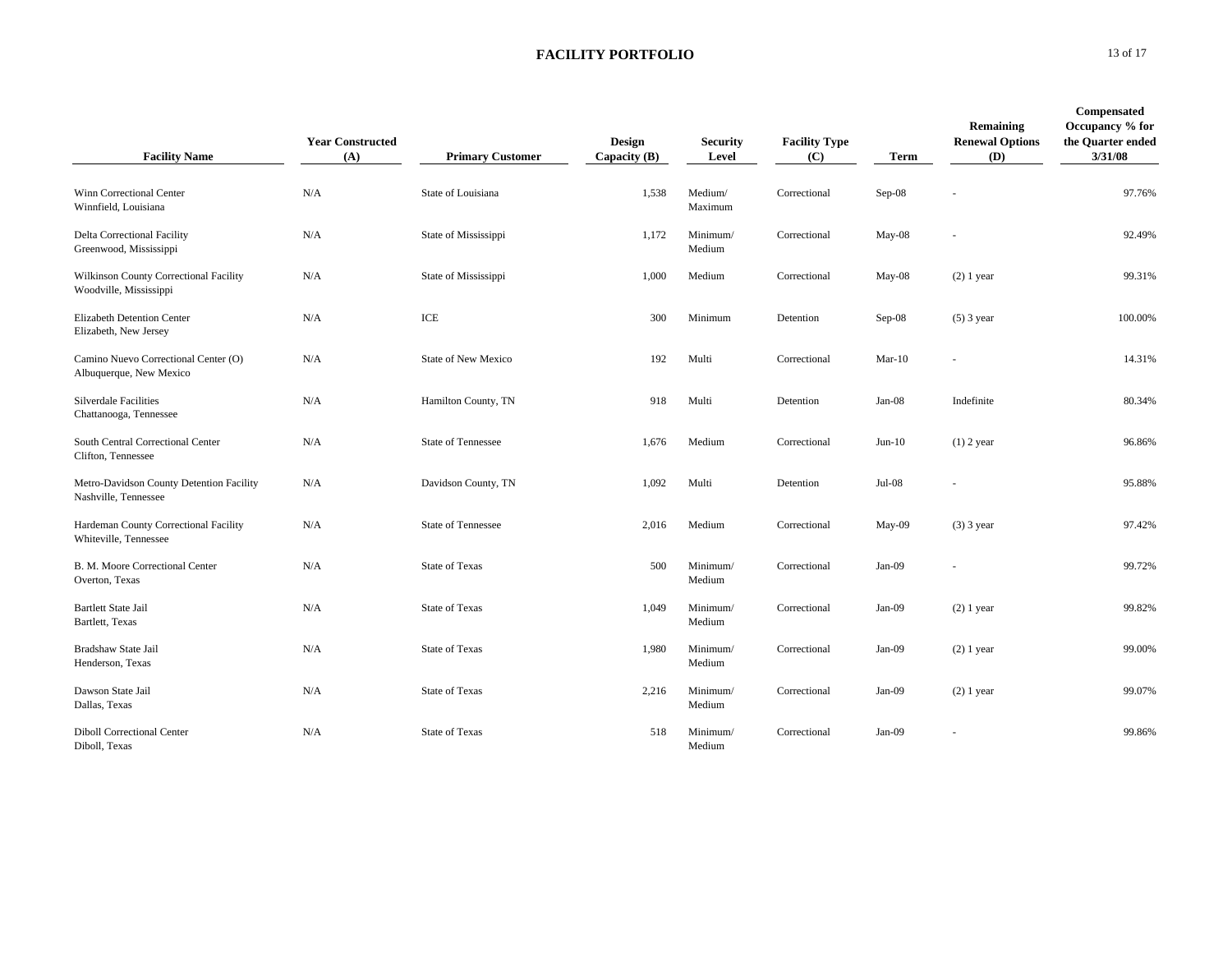| <b>Facility Name</b>                                                           | <b>Year Constructed</b><br>(A) | <b>Primary Customer</b> | Design<br>Capacity $(B)$ | <b>Security</b><br>Level | <b>Facility Type</b><br>(C) | Term     | Remaining<br><b>Renewal Options</b><br><b>(D)</b> | <b>Compensated</b><br>Occupancy % for<br>the Quarter ended<br>3/31/08 |
|--------------------------------------------------------------------------------|--------------------------------|-------------------------|--------------------------|--------------------------|-----------------------------|----------|---------------------------------------------------|-----------------------------------------------------------------------|
| Lindsey State Jail<br>Jacksboro, Texas                                         | N/A                            | State of Texas          | 1,031                    | Minimum/<br>Medium       | Correctional                | $Jan-09$ | $(2)$ 1 year                                      | 99.57%                                                                |
| Willacy State Jail<br>Raymondville, Texas                                      | N/A                            | <b>State of Texas</b>   | 1,069                    | Minimum/<br>Medium       | Correctional                | $Jan-09$ | $(2)$ 1 year                                      | 99.57%                                                                |
| Total design capacity for Managed Only Facilities (24 Managed Only Facilities) |                                |                         | 26,751                   |                          |                             |          |                                                   |                                                                       |
| Total design capacity for All Facilities as of March 31, 2008                  |                                |                         | 78,509                   |                          |                             |          |                                                   |                                                                       |

### **Expansion and Development Projects:**

| <b>Facility Name</b>                                                   | <b>Estimated</b><br>Completion              | <b>Potential Customer(s)</b>  | <b>Design</b><br>Capacity (B) | <b>Project</b><br><b>Description</b> |
|------------------------------------------------------------------------|---------------------------------------------|-------------------------------|-------------------------------|--------------------------------------|
| <b>Bent County Correctional Facility</b><br>Las Animas, Colorado       | Second quarter 2008                         | State of Colorado             | 720                           | Expansion of owned facility          |
| <b>Leavenworth Detention Center</b><br>Leavenworth, Kansas             | Second quarter 2008                         | <b>USMS</b>                   | 266                           | Expansion of owned facility          |
| Tallahatchie County Correctional Facility (I)<br>Tutwiler, Mississippi | Second quarter 2008<br>Third quarter 2008   | State of California           | 720<br>128                    | Expansion of owned facility          |
| Cimarron Correctional Facility (K)<br>Cushing, Oklahoma                | Third quarter 2008                          | Various states                | 660                           | Expansion of owned facility          |
| Davis Correctional Facility (K)<br>Holdenville, Oklahoma               | Third quarter 2008                          | Various states                | 660                           | Expansion of owned facility          |
| <b>Adams County Correctional Center</b><br>Adams County, Mississippi   | Fourth quarter 2008<br>First quarter 2009   | Federal and/or various states | 1,668<br>564                  | New owned facility                   |
| La Palma Correctional Center<br>Eloy, Arizona                          | Third quarter 2008 -<br>Second quarter 2009 | State of California           | 3,060                         | New owned facility                   |
| <b>Trousdale Correctional Center</b><br>Hartsville, TN                 | Fourth quarter 2009                         | Federal and/or various states | 2,040                         | New owned facility                   |
| <b>Projected design capacity for All Facilities</b>                    |                                             |                               | 88.995                        |                                      |

#### **0** 14 of 17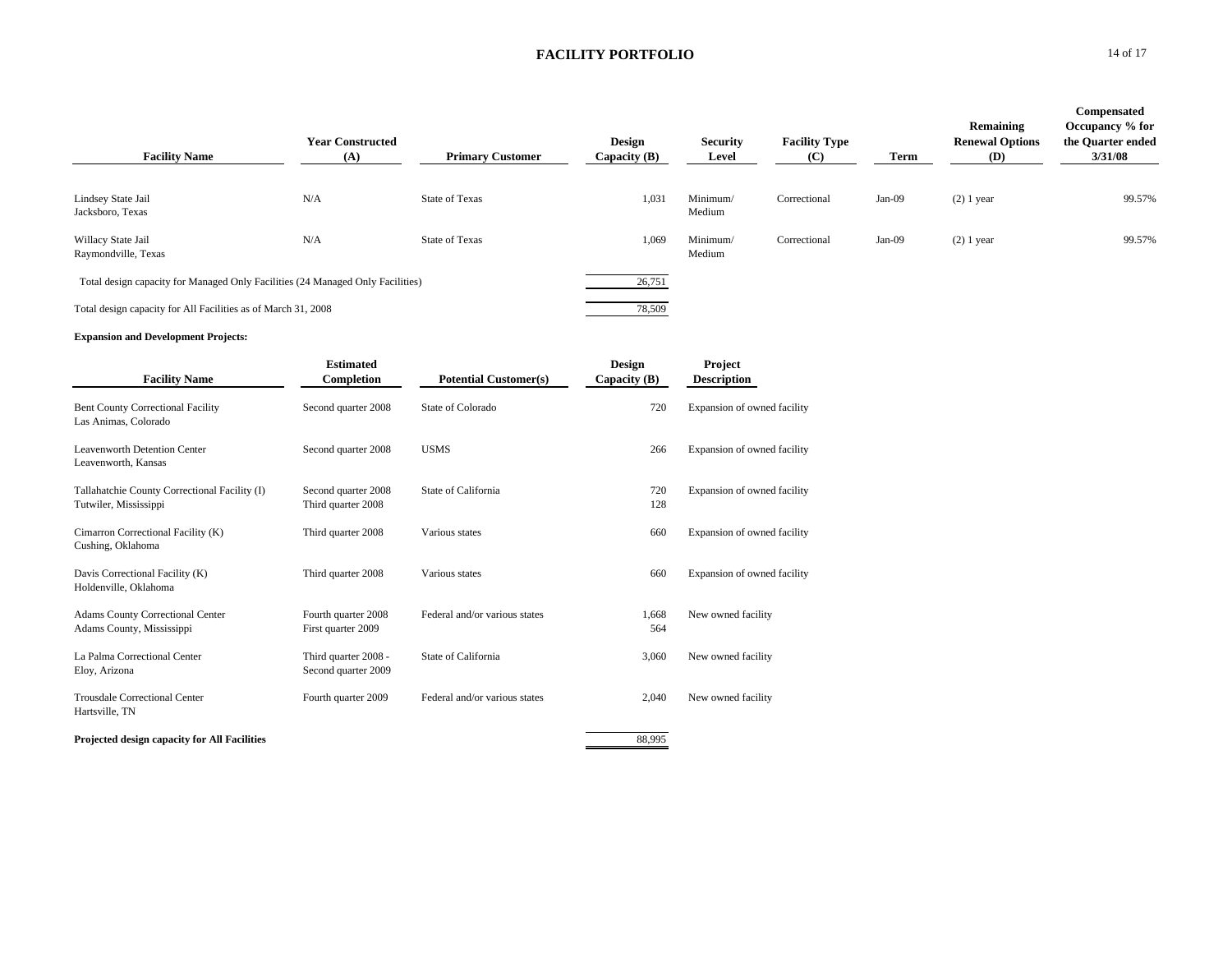| <b>Facility Name</b>                                        | <b>Year Constructed</b><br>(A) | <b>Primary Customer</b>             | <b>Design</b><br>Capacity $(B)$ | <b>Security</b><br>Level | <b>Facility Type</b><br>(C) | Term     | Remaining<br><b>Renewal Options</b><br><b>(D)</b> | Compensated<br>Occupancy % for<br>the Quarter ended<br>3/31/08 |
|-------------------------------------------------------------|--------------------------------|-------------------------------------|---------------------------------|--------------------------|-----------------------------|----------|---------------------------------------------------|----------------------------------------------------------------|
| <b>Leased Facilities:</b>                                   |                                |                                     |                                 |                          |                             |          |                                                   |                                                                |
| Leo Chesney Correctional Center<br>Live Oak, California     | 1989                           | <b>Cornell Corrections</b>          | 240                             | Minimum                  | Owned/Leased                | $Sep-10$ | $\overline{\phantom{a}}$                          | N/A                                                            |
| <b>Queensgate Correctional Facility</b><br>Cincinnati, Ohio | 1906                           | Hamilton County, OH                 | 850                             | Medium                   | Owned/Leased                | Mar-09   | $(4)$ 1 year                                      | N/A                                                            |
| Community Education Partners (P)<br>Houston, Texas          | N/A                            | <b>Community Education Partners</b> | $\overline{\phantom{a}}$        | Non-secure               | Owned/Leased                | $Jun-08$ | $\overline{\phantom{a}}$                          | N/A                                                            |

(A) The year constructed represents the initial completion of the facility's construction, as well as significant additions to the facility that occurred at a later date.

(B) Design capacity measures the number of beds, and accordingly, the number of inmates each facility is designed to accommodate. Facilities housing detainees on a short term basis may exceed the original intended design capacity for sentenced inmates due to the lower level of services required by detainees in custody for a brief period. From time to time, we may evaluate the design capacity of our facilities based on the customers using the facilities, and the ability to reconfigure space with minimal capital outlays. We believe design capacity is an appropriate measure for evaluating prison operations, because the revenue generated by each facility is based on a per diem or monthly rate per inmate housed at the facility paid by the corresponding contracting governmental entity.

(C) We manage numerous facilities that have more than a single function (i.e., housing both long-term sentenced adult prisoners and pre-trial detainees). The primary functional categories into which facility types are identified was determined by the relative size of prisoner populations in a particular facility on March 31, 2008. If, for example, a 1,000-bed facility housed 900 adult prisoners with sentences in excess of one year and 100 pre-trial detainees, the primary functional category to which it would be assigned would be that of correction facilities and not detention facilities. It should be understood that the primary functional category to which multi-user facilities are assigned may change from time to time.

(D) Remaining renewal options represents the number of renewals options, if applicable, and the remaining term of each option renewal.

(E) The facility is subject to a ground lease with the County of San Diego whereby the initial lease term is 18 years from the commencement of the contract, as defined. The County has the right to

buy out all, or designated portions of, the premises at various times prior to the expiration of the term at a price generally equal to the cost of the premises, or the designated portion of the premises, less an allowance for the amortization over a 20-year period. Upon expiration of the lease, ownership of the facility automatically reverts to the County of San Diego.

(F) The facility is subject to a purchase option held by Huerfano County which grants Huerfano County the right to purchase the facility upon an early termination of the contract at a price generally equal to the cost of the facility plus 80% of the percentage increase in the Consumer Price Index, cumulated annually.

(G) The facility is subject to a purchase option held by the Georgia Department of Corrections, or GDOC, which grants the GDOC the right to purchase the facility for the lesser of the facility's depreciated book value or fair market value at any time during the term of the contract between us and the GDOC.

(H) The facility is subject to a deed of conveyance with the city of Wheelwright, KY which includes provisions that would allow assumption of ownership by the city of Wheelwright under the following occurrences: (1) we cea operate the facility for more than two years, (2) our failure to maintain at least one employee for a period of sixty consecutive days, or (3) a conversion to a maximum security facility based upon classification by the Ke Corrections Cabinet.

(I) The facility is subject to a purchase option held by the Tallahatchie County Correctional Authority which grants Tallahatchie County Correctional Authority the right to purchase the facility at any time during the contract at a price generally equal to the cost of the premises less an allowance for amortization originally over a 20 year period, and which amortization period was extended through 2050 in connection with an expansion completed during the fourth quarter of 2007.

(J) The State of Montana has an option to purchase the facility generally at any time during the term of the contract with us at fair market value less the sum of a pre-determined portion of per-diem payments made to us by the state of Montana.

(K) The facility is subject to a purchase option held by the Oklahoma Department of Corrections, or ODC, which grants the ODC the right to purchase the facility at its fair market value at any time. (L) Upon conclusion of the thirty-year lease with Shelby County, Tennessee, the facility will become the property of Shelby County. Prior to such time, if the County terminates the lease without cause, or breaches the lease or the State fails to fund the contract, we may purchase the property for \$150,000. If we terminate the lease without cause, or breach the contract, we will be required to purchase the property for its fair market value as agreed to by the County and us.

(M) The state of Tennessee has the option to purchase the facility in the event of our bankruptcy, or upon an operational breach, as defined, at a price equal to the book value, as defined. (N) The District of Columbia has the right to purchase the facility at any time during the term of the contract at a price generally equal to the present value of the remaining lease payments for the premises. Upon expiration of the lease, ownership of the facility automatically reverts to the District of Columbia.

(O) In April 2008, we agreed with the New Mexico Department of Corrections to suspend operations of this facility and transfer existing populations to our New Mexico Women's Correctional Facility. The agreement with the New Mexico Department of Corrections provides that if female populations increase to a rate sufficient to efficiently operate the facility in the future that we would re-establish operations at such time.

(P) The alternative educational facility is currently configured to accommodate 900 at-risk juveniles and may be expanded to accommodate a total of 1,400 at-risk juveniles. During November 2007, we accepted an unsolicited purchase offer from Community Education Partners to purchase this facility. During February 2008, at the request of CEP, we agreed to extend the closing date and fix the sale price through June 30, 2008.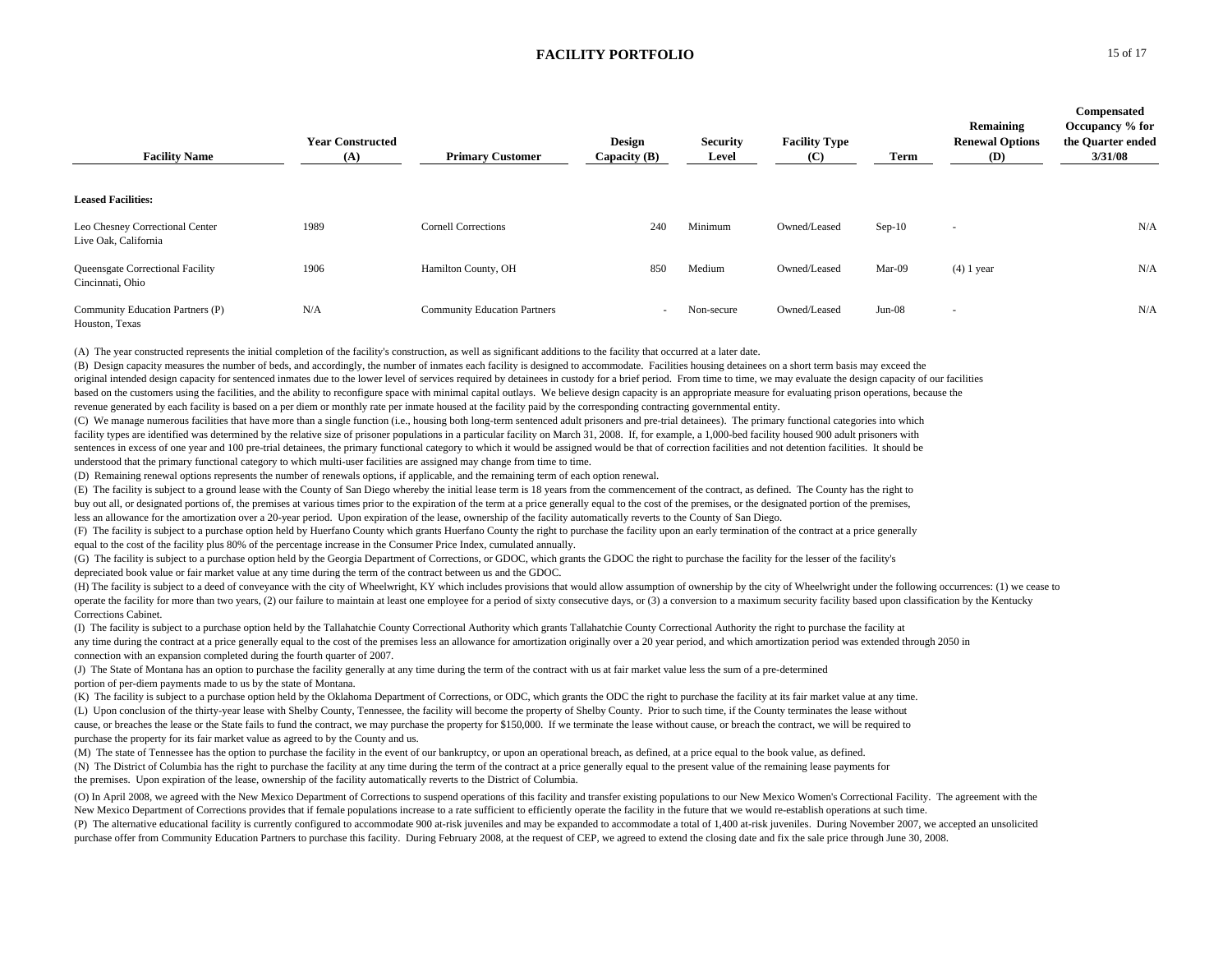#### **DIVERSIFICATION OF REVENUE**

## (Unaudited and amounts in thousands)

| <b>Customer</b>                                   | <b>Management Revenue</b><br><b>For the Three Months</b><br>Ended March 31, 2008 |         | <b>Percent of Management</b><br><b>Revenue For the Three Months</b><br>Ended March 31, 2008 |  |
|---------------------------------------------------|----------------------------------------------------------------------------------|---------|---------------------------------------------------------------------------------------------|--|
| <b>United States Marshals</b>                     | \$                                                                               | 54,597  | 14.19%                                                                                      |  |
| United States Immigration and Customs Enforcement |                                                                                  | 49,455  | 12.85%                                                                                      |  |
| <b>Bureau of Prisons</b>                          |                                                                                  | 48,049  | 12.49%                                                                                      |  |
| Texas                                             |                                                                                  | 25,122  | 6.53%                                                                                       |  |
| Colorado                                          |                                                                                  | 19,467  | 5.06%                                                                                       |  |
| Tennessee                                         |                                                                                  | 18,867  | 4.90%                                                                                       |  |
| Florida                                           |                                                                                  | 15,841  | 4.12%                                                                                       |  |
| California                                        |                                                                                  | 14,868  | 3.86%                                                                                       |  |
| Georgia                                           |                                                                                  | 13,113  | 3.41%                                                                                       |  |
| Arizona                                           |                                                                                  | 11,513  | 2.99%                                                                                       |  |
|                                                   |                                                                                  | 270,892 | 70.39%                                                                                      |  |
| <b>Total Management Revenue</b>                   | S                                                                                | 384,828 | 100.00%                                                                                     |  |